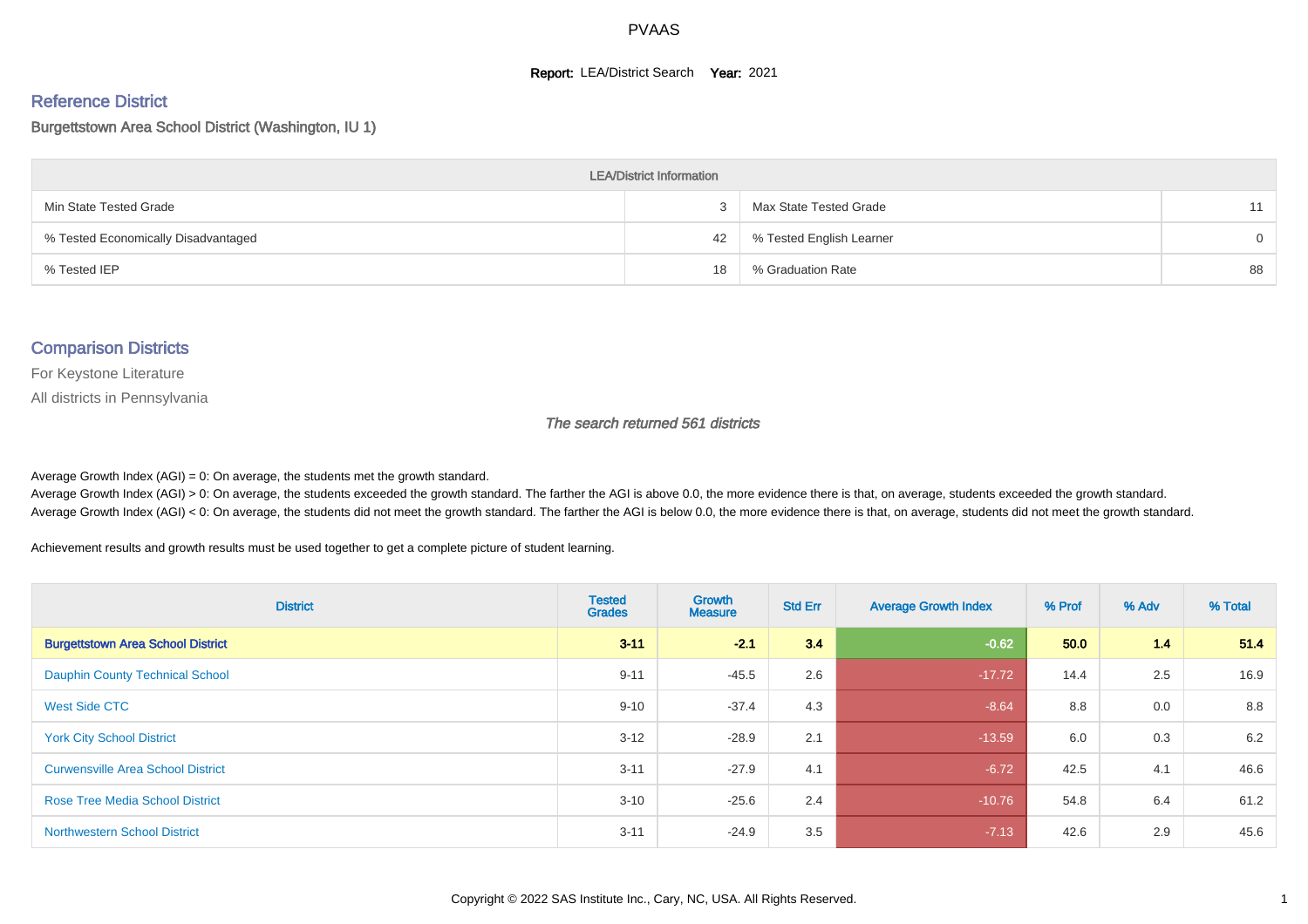| <b>District</b>                               | <b>Tested</b><br><b>Grades</b> | <b>Growth</b><br><b>Measure</b> | <b>Std Err</b> | <b>Average Growth Index</b> | % Prof | % Adv   | % Total |
|-----------------------------------------------|--------------------------------|---------------------------------|----------------|-----------------------------|--------|---------|---------|
| <b>Burgettstown Area School District</b>      | $3 - 11$                       | $-2.1$                          | 3.4            | $-0.62$                     | 50.0   | $1.4$   | 51.4    |
| Philipsburg-Osceola Area School District      | $3 - 11$                       | $-24.8$                         | 3.3            | $-7.43$                     | 19.7   | 2.6     | 22.4    |
| <b>Mastery Charter School - Gratz Campus</b>  | $7 - 10$                       | $-23.9$                         | 4.5            | $-5.29$                     | 2.9    | 0.0     | 2.9     |
| <b>Southern Fulton School District</b>        | $3 - 11$                       | $-23.7$                         | 4.4            | $-5.37$                     | 34.2   | 10.5    | 44.7    |
| <b>Shikellamy School District</b>             | $3 - 10$                       | $-22.3$                         | 2.5            | $-8.92$                     | 33.3   | 6.1     | 39.5    |
| <b>Lawrence County CTC</b>                    | $10 - 11$                      | $-21.7$                         | 3.6            | $-6.05$                     | 19.8   | 0.0     | 19.8    |
| Lackawanna Trail School District              | $3 - 10$                       | $-21.7$                         | 3.5            | $-6.20$                     | 38.5   | 1.5     | 40.0    |
| <b>Springfield Township School District</b>   | $3 - 11$                       | $-18.9$                         | 3.2            | $-5.88$                     | 62.6   | 3.6     | 66.3    |
| <b>Frazier School District</b>                | $3 - 11$                       | $-17.2$                         | 3.7            | $-4.70$                     | 37.1   | 1.6     | 38.7    |
| <b>Penns Manor Area School District</b>       | $3 - 12$                       | $-17.0$                         | 3.7            | $-4.52$                     | 29.7   | 3.1     | 32.8    |
| <b>Pennridge School District</b>              | $3 - 10$                       | $-16.8$                         | 1.4            | $-11.59$                    | 46.8   | 8.0     | 54.9    |
| Jefferson County-Dubois AVTS                  | $9 - 11$                       | $-16.2$                         | 3.9            | $-4.16$                     | 23.0   | 0.0     | 23.0    |
| <b>Lancaster School District</b>              | $3 - 12$                       | $-15.8$                         | 1.5            | $-10.90$                    | 14.6   | $2.3\,$ | 16.9    |
| Mifflinburg Area School District              | $3 - 11$                       | $-15.8$                         | 2.5            | $-6.30$                     | 42.4   | 4.0     | 46.4    |
| Schuylkill Haven Area School District         | $3 - 11$                       | $-15.3$                         | 3.1            | $-4.87$                     | 49.7   | 2.4     | 52.1    |
| <b>Ringgold School District</b>               | $3 - 11$                       | $-14.7$                         | 2.4            | $-6.04$                     | 41.5   | 7.9     | 49.4    |
| <b>Tacony Academy Charter School</b>          | $3 - 11$                       | $-14.7$                         | 3.0            | $-4.82$                     | 22.4   | 1.8     | 24.1    |
| Southern Columbia Area School District        | $3 - 11$                       | $-14.6$                         | 3.0            | $-4.92$                     | 55.0   | 4.0     | 59.0    |
| <b>Erie City School District</b>              | $3-12$                         | $-14.5$                         | 1.6            | $-9.26$                     | 25.4   | 3.0     | 28.4    |
| <b>Ridgway Area School District</b>           | $3 - 11$                       | $-14.5$                         | 4.1            | $-3.56$                     | 49.0   | 9.8     | 58.8    |
| <b>Minersville Area School District</b>       | $3 - 11$                       | $-14.4$                         | 3.7            | $-3.90$                     | 39.3   | 3.3     | 42.6    |
| <b>Williamsburg Community School District</b> | $3 - 11$                       | $-14.3$                         | 4.1            | $-3.48$                     | 28.3   | 0.0     | 28.3    |
| Johnsonburg Area School District              | $3 - 11$                       | $-14.1$                         | 3.9            | $-3.62$                     | 54.0   | 4.6     | 58.6    |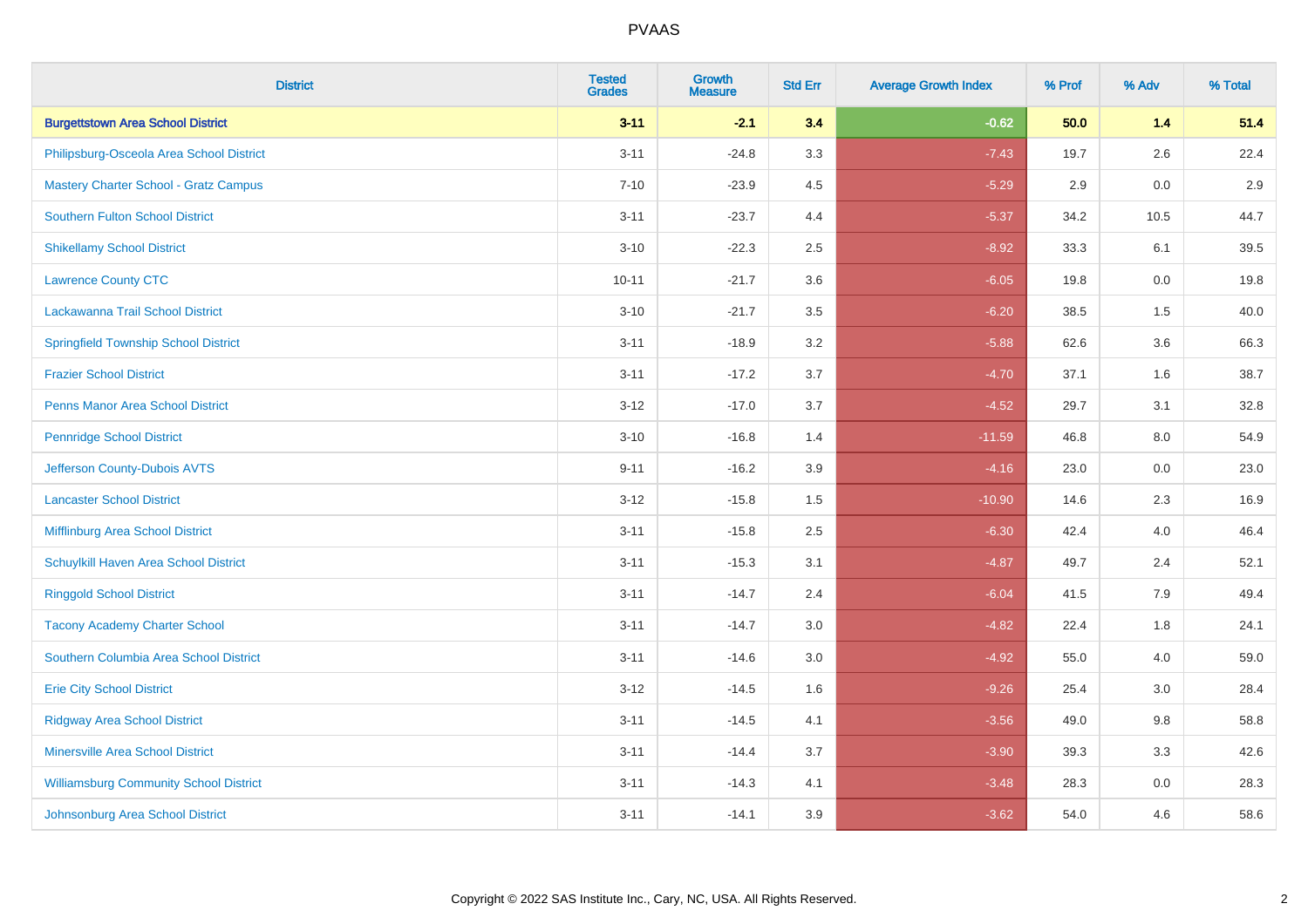| <b>District</b>                                 | <b>Tested</b><br><b>Grades</b> | <b>Growth</b><br><b>Measure</b> | <b>Std Err</b> | <b>Average Growth Index</b> | % Prof | % Adv   | % Total |
|-------------------------------------------------|--------------------------------|---------------------------------|----------------|-----------------------------|--------|---------|---------|
| <b>Burgettstown Area School District</b>        | $3 - 11$                       | $-2.1$                          | 3.4            | $-0.62$                     | 50.0   | 1.4     | 51.4    |
| <b>Riverside Beaver County School District</b>  | $3 - 11$                       | $-14.0$                         | 3.0            | $-4.64$                     | 49.4   | $8.8\,$ | 58.2    |
| <b>Bristol Township School District</b>         | $3 - 11$                       | $-13.9$                         | 2.0            | $-7.05$                     | 31.0   | 3.7     | 34.7    |
| <b>Tulpehocken Area School District</b>         | $3 - 12$                       | $-13.7$                         | 2.8            | $-4.81$                     | 36.7   | 2.8     | 39.4    |
| Propel Charter School - Braddock Hills          | $3 - 11$                       | $-13.6$                         | 3.6            | $-3.81$                     | 9.7    | 1.6     | 11.3    |
| Salisbury-Elk Lick School District              | $3 - 11$                       | $-13.5$                         | 5.9            | $-2.30$                     | 27.8   | 0.0     | 27.8    |
| <b>Titusville Area School District</b>          | $3 - 11$                       | $-13.2$                         | 2.6            | $-4.99$                     | 43.2   | 4.8     | 48.0    |
| <b>Rochester Area School District</b>           | $3 - 11$                       | $-13.2$                         | 4.6            | $-2.89$                     | 19.5   | 1.3     | 20.8    |
| <b>Northern Potter School District</b>          | $3 - 12$                       | $-13.1$                         | 4.6            | $-2.84$                     | 37.5   | 0.0     | 37.5    |
| Southern Huntingdon County School District      | $3 - 11$                       | $-12.9$                         | 3.2            | $-3.98$                     | 32.5   | $2.5\,$ | 35.0    |
| <b>Keystone Education Center Charter School</b> | $3 - 12$                       | $-12.9$                         | 5.9            | $-2.19$                     | 28.0   | 0.0     | 28.0    |
| <b>Hatboro-Horsham School District</b>          | $3 - 11$                       | $-12.8$                         | 1.7            | $-7.47$                     | 45.6   | 7.2     | 52.8    |
| <b>Norristown Area School District</b>          | $3 - 12$                       | $-12.8$                         | 1.6            | $-7.98$                     | 23.5   | 2.3     | 25.7    |
| <b>Avonworth School District</b>                | $3 - 10$                       | $-12.6$                         | 3.1            | $-4.01$                     | 59.8   | 4.6     | 64.4    |
| Columbia-Montour AVTS                           | $9 - 10$                       | $-12.5$                         | 3.0            | $-4.16$                     | 22.3   | 0.6     | 22.9    |
| <b>Wellsboro Area School District</b>           | $3 - 11$                       | $-12.4$                         | 3.0            | $-4.11$                     | 49.2   | 11.9    | 61.1    |
| <b>Owen J Roberts School District</b>           | $3 - 11$                       | $-12.3$                         | 1.6            | $-7.61$                     | 57.0   | 11.9    | 69.0    |
| <b>West Mifflin Area School District</b>        | $3 - 12$                       | $-12.3$                         | 2.9            | $-4.22$                     | 39.7   | 10.3    | 50.0    |
| <b>Annville-Cleona School District</b>          | $3 - 12$                       | $-12.1$                         | 2.7            | $-4.46$                     | 34.9   | 7.8     | 42.6    |
| Catasauqua Area School District                 | $3 - 12$                       | $-12.1$                         | 3.0            | $-4.00$                     | 36.8   | 7.6     | 44.3    |
| <b>Bucks County Technical High School</b>       | $9 - 10$                       | $-12.0$                         | 2.5            | $-4.84$                     | 35.9   | 3.2     | 39.2    |
| <b>Marion Center Area School District</b>       | $3 - 10$                       | $-12.0$                         | 3.1            | $-3.87$                     | 33.7   | 1.1     | 34.8    |
| <b>Moniteau School District</b>                 | $3 - 11$                       | $-11.8$                         | 3.3            | $-3.56$                     | 50.0   | 6.3     | 56.3    |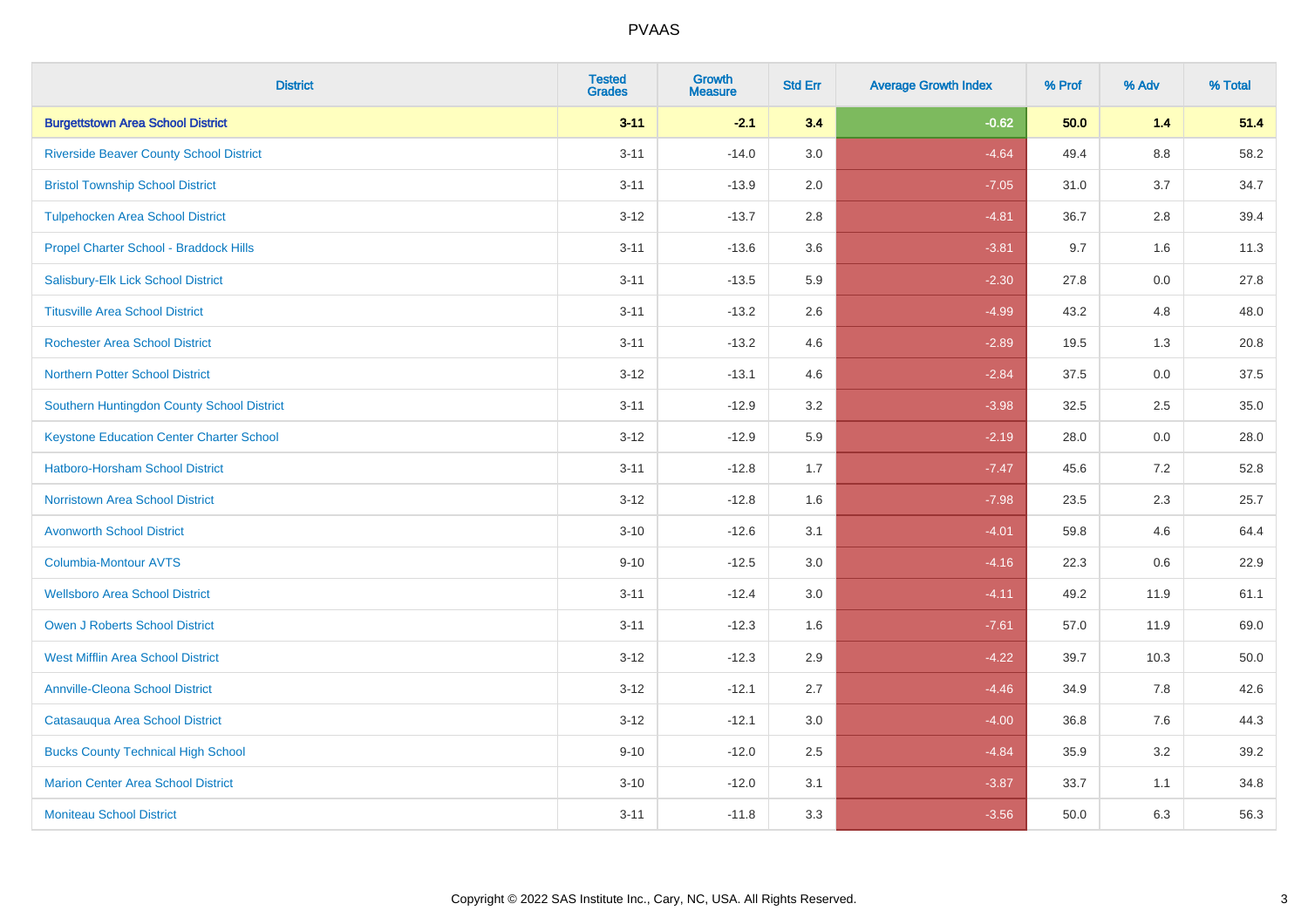| <b>District</b>                            | <b>Tested</b><br><b>Grades</b> | <b>Growth</b><br><b>Measure</b> | <b>Std Err</b> | <b>Average Growth Index</b> | % Prof | % Adv   | % Total |
|--------------------------------------------|--------------------------------|---------------------------------|----------------|-----------------------------|--------|---------|---------|
| <b>Burgettstown Area School District</b>   | $3 - 11$                       | $-2.1$                          | 3.4            | $-0.62$                     | 50.0   | $1.4$   | 51.4    |
| <b>Steelton-Highspire School District</b>  | $3 - 11$                       | $-11.8$                         | 3.5            | $-3.40$                     | 14.5   | $0.0\,$ | 14.5    |
| <b>Propel Charter School-Homestead</b>     | $3 - 11$                       | $-11.7$                         | 4.1            | $-2.84$                     | 15.9   | 0.0     | 15.9    |
| <b>Abington School District</b>            | $3 - 10$                       | $-11.5$                         | 1.9            | $-6.00$                     | 56.2   | 11.6    | 67.8    |
| Southern Tioga School District             | $3 - 11$                       | $-11.5$                         | 2.7            | $-4.25$                     | 47.8   | 6.4     | 54.3    |
| Maritime Academy Charter School            | $3 - 10$                       | $-11.4$                         | 3.5            | $-3.29$                     | 15.2   | 0.0     | 15.2    |
| <b>Plum Borough School District</b>        | $3 - 11$                       | $-11.3$                         | 2.2            | $-5.19$                     | 51.1   | 9.0     | 60.1    |
| <b>South Park School District</b>          | $3 - 11$                       | $-11.3$                         | 2.7            | $-4.23$                     | 53.5   | 13.7    | 67.3    |
| La Academia Partnership Charter School     | $6 - 11$                       | $-11.0$                         | 4.7            | $-2.34$                     | 6.8    | 0.0     | 6.8     |
| <b>Sugar Valley Rural Charter School</b>   | $3 - 11$                       | $-11.0$                         | 4.5            | $-2.46$                     | 14.9   | 0.0     | 14.9    |
| <b>Solanco School District</b>             | $3 - 11$                       | $-11.0$                         | 2.0            | $-5.55$                     | 41.6   | 4.5     | 46.1    |
| <b>Propel Charter School-Montour</b>       | $3 - 10$                       | $-10.7$                         | 3.9            | $-2.71$                     | 13.7   | 0.0     | 13.7    |
| Northern Lehigh School District            | $3 - 12$                       | $-10.4$                         | 2.7            | $-3.82$                     | 28.0   | 9.3     | 37.3    |
| <b>Exeter Township School District</b>     | $3 - 11$                       | $-10.4$                         | 1.9            | $-5.44$                     | 50.6   | 2.7     | 53.3    |
| <b>Farrell Area School District</b>        | $3 - 11$                       | $-10.4$                         | 4.3            | $-2.41$                     | 19.0   | 0.0     | 19.0    |
| The New Academy Charter School             | $8 - 11$                       | $-10.4$                         | 5.2            | $-2.00$                     | 0.0    | $0.0\,$ | $0.0\,$ |
| <b>Union City Area School District</b>     | $3 - 12$                       | $-10.2$                         | 3.6            | $-2.87$                     | 42.9   | 3.2     | 46.0    |
| <b>Pittston Area School District</b>       | $3 - 11$                       | $-10.1$                         | 5.6            | $-1.80$                     | 38.1   | 9.5     | 47.6    |
| <b>Northwest Area School District</b>      | $3 - 10$                       | $-10.0$                         | 3.8            | $-2.59$                     | 34.6   | $7.3$   | 41.8    |
| Jefferson-Morgan School District           | $3 - 10$                       | $-9.9$                          | 4.2            | $-2.35$                     | 43.8   | 4.2     | 47.9    |
| <b>Big Spring School District</b>          | $3 - 11$                       | $-9.8$                          | 2.4            | $-4.00$                     | 38.6   | 8.9     | 47.5    |
| <b>Neshannock Township School District</b> | $3 - 10$                       | $-9.7$                          | 2.9            | $-3.34$                     | 62.4   | 5.6     | 67.9    |
| <b>Benton Area School District</b>         | $3 - 10$                       | $-9.7$                          | 4.5            | $-2.18$                     | 43.2   | 5.4     | 48.6    |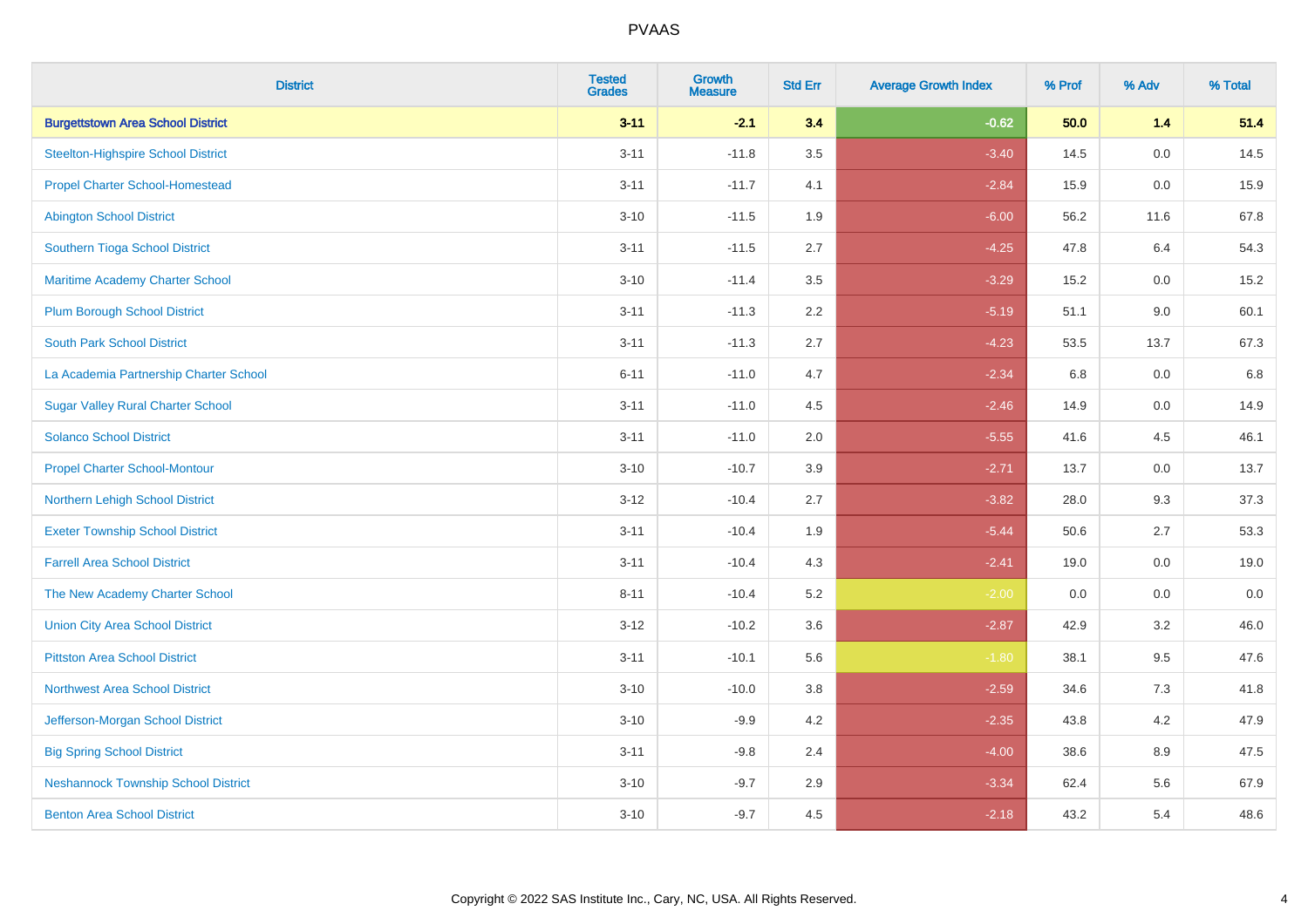| <b>District</b>                               | <b>Tested</b><br><b>Grades</b> | <b>Growth</b><br><b>Measure</b> | <b>Std Err</b> | <b>Average Growth Index</b> | % Prof | % Adv   | % Total |
|-----------------------------------------------|--------------------------------|---------------------------------|----------------|-----------------------------|--------|---------|---------|
| <b>Burgettstown Area School District</b>      | $3 - 11$                       | $-2.1$                          | 3.4            | $-0.62$                     | 50.0   | $1.4$   | 51.4    |
| <b>Chambersburg Area School District</b>      | $3 - 11$                       | $-9.5$                          | 1.3            | $-7.20$                     | 42.7   | $8.6\,$ | 51.4    |
| <b>Redbank Valley School District</b>         | $3 - 11$                       | $-9.5$                          | 3.4            | $-2.77$                     | 31.5   | 4.9     | 36.4    |
| <b>Clearfield Area School District</b>        | $3 - 10$                       | $-9.4$                          | 2.6            | $-3.56$                     | 43.0   | 3.1     | 46.1    |
| <b>Carmichaels Area School District</b>       | $3 - 10$                       | $-9.3$                          | 3.3            | $-2.81$                     | 35.1   | 1.4     | 36.5    |
| <b>Berwick Area School District</b>           | $3 - 11$                       | $-9.3$                          | 2.6            | $-3.59$                     | 42.1   | 5.5     | 47.6    |
| <b>Bradford Area School District</b>          | $3 - 12$                       | $-9.3$                          | 2.4            | $-3.87$                     | 45.8   | 8.3     | 54.2    |
| <b>North East School District</b>             | $3 - 11$                       | $-9.3$                          | 3.1            | $-3.02$                     | 62.6   | 14.4    | 77.0    |
| <b>Innovative Arts Academy Charter School</b> | $6 - 11$                       | $-9.1$                          | 3.7            | $-2.44$                     | 9.5    | 0.0     | 9.5     |
| <b>Mahanoy Area School District</b>           | $3 - 10$                       | $-9.0$                          | 3.6            | $-2.49$                     | 26.2   | 1.6     | 27.9    |
| Aliquippa School District                     | $3 - 11$                       | $-9.0$                          | 4.2            | $-2.14$                     | 11.0   | 0.0     | 11.0    |
| Philadelphia Academy Charter School           | $3 - 11$                       | $-8.9$                          | 2.9            | $-3.04$                     | 50.5   | 2.9     | 53.4    |
| South Allegheny School District               | $3 - 11$                       | $-8.8$                          | 3.2            | $-2.70$                     | 40.5   | $0.0\,$ | 40.5    |
| <b>North Star School District</b>             | $3 - 11$                       | $-8.7$                          | 3.5            | $-2.51$                     | 47.8   | 6.0     | 53.7    |
| <b>Palisades School District</b>              | $3 - 11$                       | $-8.7$                          | 2.8            | $-3.06$                     | 53.8   | 6.7     | 60.5    |
| <b>Milton Area School District</b>            | $3 - 11$                       | $-8.7$                          | 2.5            | $-3.52$                     | 45.4   | $6.9\,$ | 52.3    |
| <b>Chartiers-Houston School District</b>      | $3 - 10$                       | $-8.6$                          | 3.5            | $-2.41$                     | 59.7   | 4.5     | 64.2    |
| Lampeter-Strasburg School District            | $3 - 12$                       | $-8.6$                          | 2.0            | $-4.33$                     | 55.1   | 9.8     | 64.8    |
| <b>West Middlesex Area School District</b>    | $3 - 10$                       | $-8.4$                          | 3.8            | $-2.21$                     | 34.9   | 2.8     | 37.6    |
| <b>Elizabeth Forward School District</b>      | $3 - 11$                       | $-8.4$                          | 2.4            | $-3.41$                     | 51.7   | 4.0     | 55.7    |
| <b>Southmoreland School District</b>          | $3 - 11$                       | $-8.3$                          | 3.6            | $-2.32$                     | 56.8   | 7.2     | 64.0    |
| <b>Tamaqua Area School District</b>           | $3-12$                         | $-8.2$                          | 2.5            | $-3.24$                     | 44.5   | 1.9     | 46.4    |
| <b>Muncy School District</b>                  | $3 - 11$                       | $-8.1$                          | 3.7            | $-2.21$                     | 42.0   | 3.8     | 45.8    |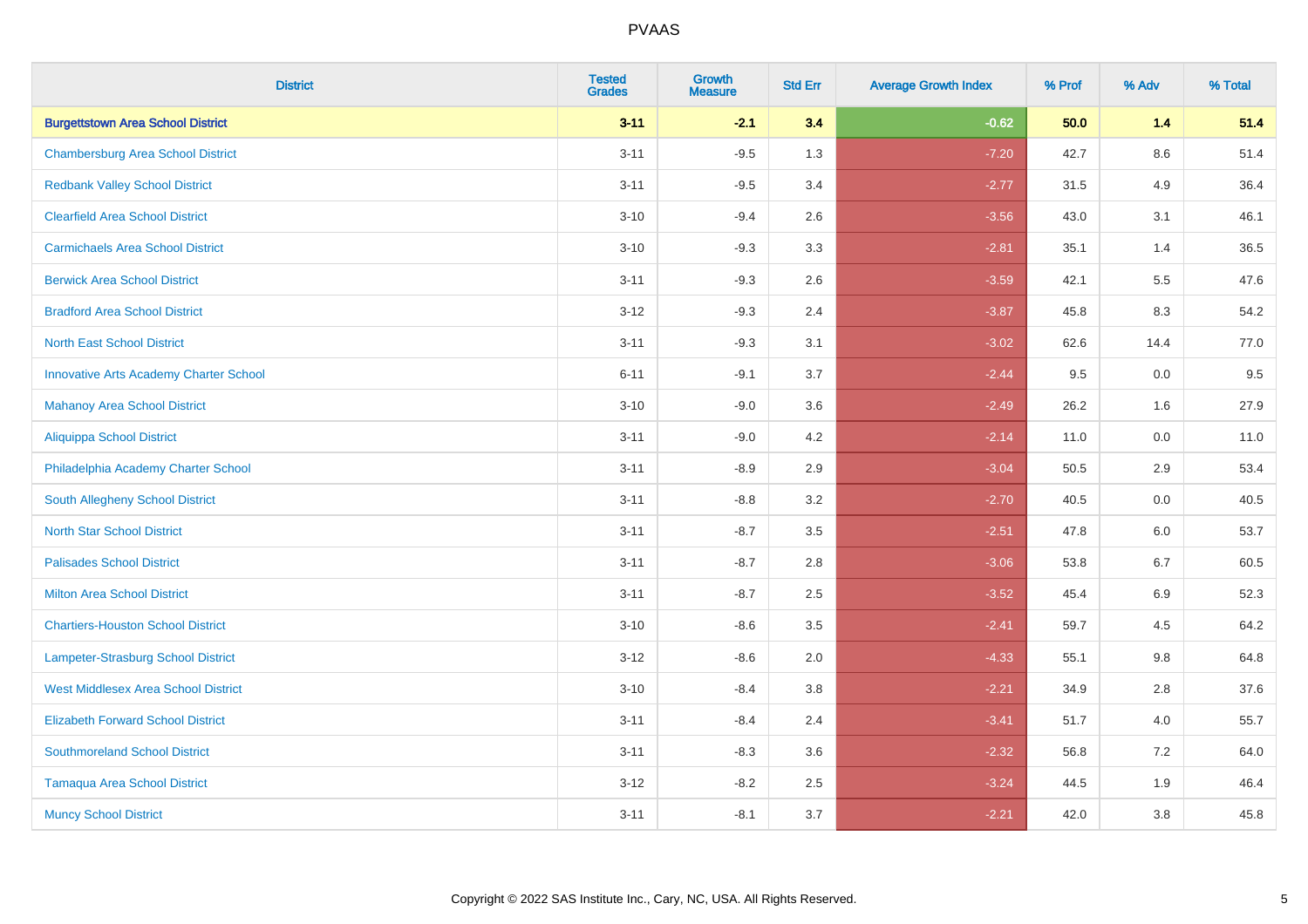| <b>District</b>                              | <b>Tested</b><br><b>Grades</b> | <b>Growth</b><br><b>Measure</b> | <b>Std Err</b> | <b>Average Growth Index</b> | % Prof | % Adv | % Total |
|----------------------------------------------|--------------------------------|---------------------------------|----------------|-----------------------------|--------|-------|---------|
| <b>Burgettstown Area School District</b>     | $3 - 11$                       | $-2.1$                          | 3.4            | $-0.62$                     | 50.0   | $1.4$ | 51.4    |
| <b>Portage Area School District</b>          | $3 - 10$                       | $-8.1$                          | 3.6            | $-2.26$                     | 40.6   | 9.4   | 50.0    |
| <b>Blairsville-Saltsburg School District</b> | $3 - 11$                       | $-8.0$                          | 3.0            | $-2.68$                     | 37.3   | 7.0   | 44.3    |
| <b>Western Beaver County School District</b> | $3 - 11$                       | $-7.8$                          | 4.2            | $-1.87$                     | 56.5   | 6.5   | 63.0    |
| <b>Shamokin Area School District</b>         | $3 - 11$                       | $-7.7$                          | 4.8            | $-1.60$                     | 38.1   | 3.2   | 41.3    |
| <b>Pine Grove Area School District</b>       | $3 - 11$                       | $-7.7$                          | 2.9            | $-2.66$                     | 42.3   | 7.7   | 50.0    |
| <b>Dunmore School District</b>               | $3 - 11$                       | $-7.7$                          | 2.9            | $-2.62$                     | 34.0   | 7.2   | 41.2    |
| <b>Penn Hills School District</b>            | $3 - 11$                       | $-7.6$                          | 2.6            | $-2.94$                     | 33.1   | 0.7   | 33.8    |
| <b>Mohawk Area School District</b>           | $3 - 11$                       | $-7.5$                          | 3.1            | $-2.45$                     | 49.4   | 11.0  | 60.4    |
| Northern Tioga School District               | $3 - 12$                       | $-7.5$                          | 2.8            | $-2.64$                     | 54.0   | 1.2   | 55.2    |
| <b>Conneaut School District</b>              | $3-12$                         | $-7.5$                          | 2.6            | $-2.91$                     | 38.4   | 7.4   | 45.8    |
| <b>Highlands School District</b>             | $3 - 11$                       | $-7.4$                          | 2.7            | $-2.76$                     | 44.4   | 3.7   | 48.2    |
| <b>Williams Valley School District</b>       | $3 - 11$                       | $-7.3$                          | 3.4            | $-2.13$                     | 23.2   | 0.0   | 23.2    |
| <b>California Area School District</b>       | $3 - 10$                       | $-7.3$                          | 3.6            | $-2.02$                     | 42.6   | 9.8   | 52.5    |
| <b>Forest Hills School District</b>          | $3 - 11$                       | $-7.3$                          | 2.7            | $-2.74$                     | 41.1   | 13.7  | 54.8    |
| <b>Interboro School District</b>             | $3 - 12$                       | $-7.3$                          | 2.1            | $-3.43$                     | 46.6   | 4.8   | 51.4    |
| <b>Brownsville Area School District</b>      | $3 - 12$                       | $-7.2$                          | 3.9            | $-1.83$                     | 34.4   | 6.1   | 40.5    |
| <b>Windber Area School District</b>          | $3 - 11$                       | $-7.2$                          | 3.2            | $-2.24$                     | 55.4   | 7.2   | 62.6    |
| <b>Wallenpaupack Area School District</b>    | $3 - 11$                       | $-7.1$                          | 2.3            | $-3.09$                     | 40.8   | 2.4   | 43.1    |
| <b>Freedom Area School District</b>          | $3 - 11$                       | $-7.1$                          | 3.0            | $-2.37$                     | 43.8   | 4.2   | 47.9    |
| <b>Harbor Creek School District</b>          | $3 - 11$                       | $-7.1$                          | 2.7            | $-2.67$                     | 48.8   | 15.2  | 64.0    |
| <b>Moshannon Valley School District</b>      | $3 - 10$                       | $-7.0$                          | 3.4            | $-2.01$                     | 48.5   | 0.0   | 48.5    |
| <b>Penn-Delco School District</b>            | $3 - 11$                       | $-6.8$                          | 1.9            | $-3.51$                     | 46.6   | 3.2   | 49.8    |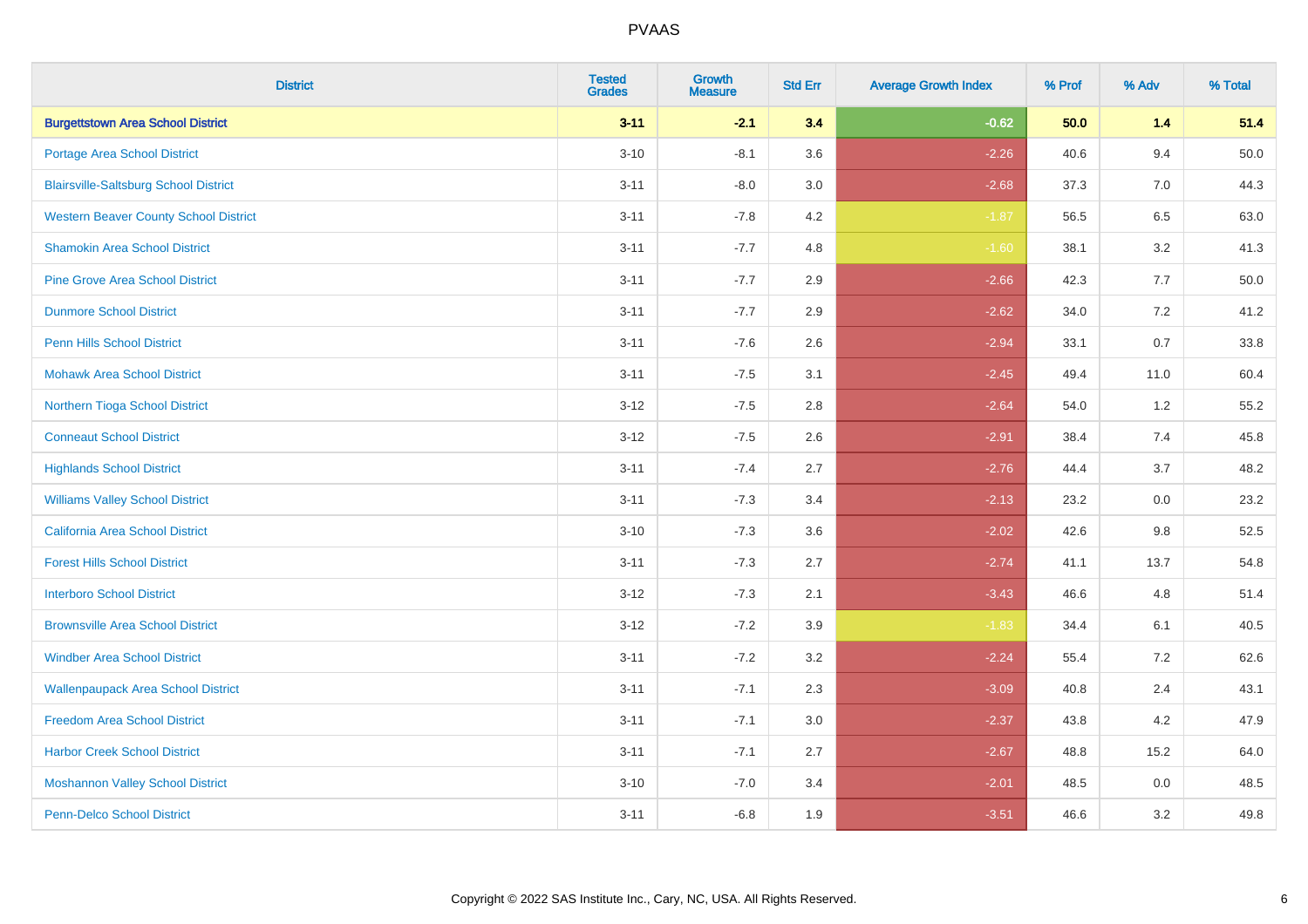| <b>District</b>                                   | <b>Tested</b><br><b>Grades</b> | <b>Growth</b><br><b>Measure</b> | <b>Std Err</b> | <b>Average Growth Index</b> | % Prof | % Adv   | % Total |
|---------------------------------------------------|--------------------------------|---------------------------------|----------------|-----------------------------|--------|---------|---------|
| <b>Burgettstown Area School District</b>          | $3 - 11$                       | $-2.1$                          | 3.4            | $-0.62$                     | 50.0   | $1.4$   | 51.4    |
| <b>Yough School District</b>                      | $3 - 10$                       | $-6.6$                          | 2.7            | $-2.43$                     | 50.8   | 4.0     | 54.8    |
| <b>Butler Area School District</b>                | $3 - 11$                       | $-6.5$                          | 1.5            | $-4.26$                     | 42.5   | 9.4     | 51.9    |
| <b>Executive Education Academy Charter School</b> | $3 - 10$                       | $-6.5$                          | 3.1            | $-2.08$                     | 23.7   | 2.2     | 25.8    |
| <b>New Castle Area School District</b>            | $3-12$                         | $-6.4$                          | 2.4            | $-2.66$                     | 32.5   | 4.3     | 36.8    |
| <b>Tri-Valley School District</b>                 | $3 - 10$                       | $-6.4$                          | 4.1            | $-1.57$                     | 37.0   | 4.4     | 41.3    |
| <b>Slippery Rock Area School District</b>         | $3 - 11$                       | $-6.3$                          | 2.5            | $-2.51$                     | 56.2   | 9.5     | 65.7    |
| <b>Upper Dauphin Area School District</b>         | $3 - 11$                       | $-6.3$                          | 3.2            | $-1.98$                     | 37.4   | 4.8     | 42.2    |
| <b>East Allegheny School District</b>             | $3 - 11$                       | $-6.3$                          | 3.3            | $-1.87$                     | 31.9   | 9.7     | 41.7    |
| <b>Dubois Area School District</b>                | $3 - 11$                       | $-6.2$                          | 2.0            | $-3.07$                     | 50.9   | 13.4    | 64.3    |
| <b>Mount Union Area School District</b>           | $3 - 10$                       | $-6.1$                          | 3.1            | $-1.97$                     | 32.2   | 3.4     | 35.6    |
| <b>Waynesboro Area School District</b>            | $3-12$                         | $-6.1$                          | 1.9            | $-3.20$                     | 50.0   | 6.8     | 56.8    |
| <b>East Lycoming School District</b>              | $3 - 11$                       | $-6.0$                          | 2.7            | $-2.24$                     | 48.3   | 4.2     | 52.5    |
| Karns City Area School District                   | $3 - 11$                       | $-6.0$                          | 2.9            | $-2.03$                     | 53.1   | 8.3     | 61.5    |
| <b>Forest City Regional School District</b>       | $3-12$                         | $-6.0$                          | $3.0\,$        | $-1.96$                     | 44.1   | $0.0\,$ | 44.1    |
| <b>Old Forge School District</b>                  | $3 - 12$                       | $-5.9$                          | 3.4            | $-1.73$                     | 52.9   | 7.1     | 60.0    |
| <b>Shade-Central City School District</b>         | $3 - 11$                       | $-5.9$                          | 4.6            | $-1.28$                     | 27.8   | 0.0     | 27.8    |
| <b>Fort Cherry School District</b>                | $3 - 10$                       | $-5.9$                          | 3.8            | $-1.56$                     | 55.2   | 5.2     | 60.3    |
| <b>Universal Audenried Charter School</b>         | $9 - 11$                       | $-5.8$                          | 2.4            | $-2.40$                     | 14.6   | $0.0\,$ | 14.6    |
| Jim Thorpe Area School District                   | $3 - 11$                       | $-5.8$                          | 2.7            | $-2.19$                     | 33.3   | 7.4     | 40.7    |
| <b>Blue Mountain School District</b>              | $3 - 10$                       | $-5.8$                          | 2.3            | $-2.56$                     | 46.6   | 8.5     | 55.1    |
| Susquehanna Township School District              | $3 - 12$                       | $-5.8$                          | 2.7            | $-2.17$                     | 36.0   | 5.6     | 41.6    |
| <b>Ferndale Area School District</b>              | $3 - 10$                       | $-5.8$                          | 4.3            | $-1.33$                     | 40.0   | 0.0     | 40.0    |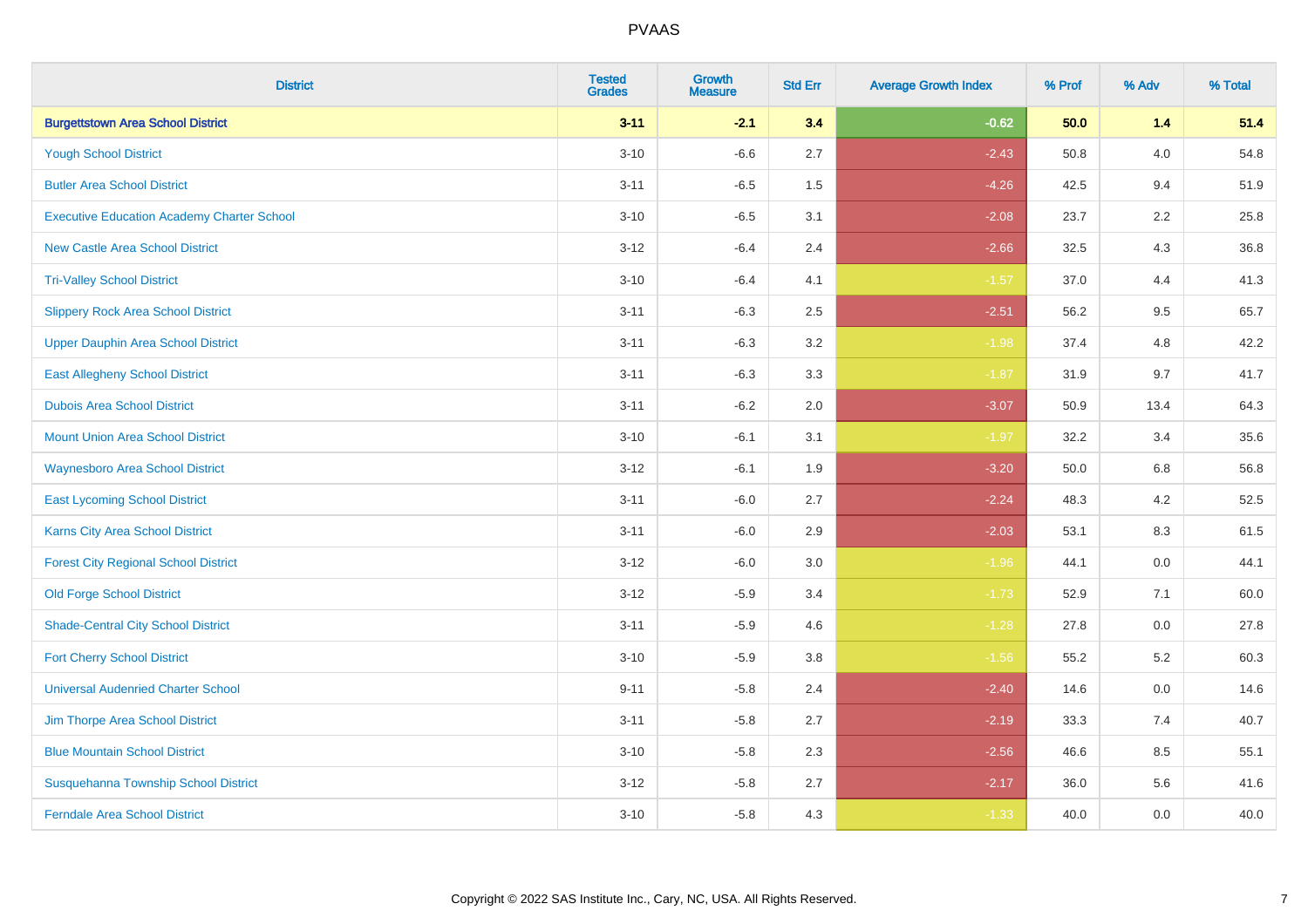| <b>District</b>                                | <b>Tested</b><br><b>Grades</b> | <b>Growth</b><br><b>Measure</b> | <b>Std Err</b> | <b>Average Growth Index</b> | % Prof | % Adv | % Total |
|------------------------------------------------|--------------------------------|---------------------------------|----------------|-----------------------------|--------|-------|---------|
| <b>Burgettstown Area School District</b>       | $3 - 11$                       | $-2.1$                          | 3.4            | $-0.62$                     | 50.0   | $1.4$ | 51.4    |
| <b>Pequea Valley School District</b>           | $3 - 11$                       | $-5.8$                          | 3.2            | $-1.80$                     | 39.8   | 9.1   | 48.9    |
| <b>Austin Area School District</b>             | $3 - 11$                       | $-5.7$                          | 6.4            | $-0.90$                     | 33.3   | 5.6   | 38.9    |
| <b>Carbon Career &amp; Technical Institute</b> | $9 - 11$                       | $-5.7$                          | 3.6            | $-1.59$                     | 34.5   | 1.2   | 35.7    |
| <b>Claysburg-Kimmel School District</b>        | $3 - 11$                       | $-5.7$                          | 4.0            | $-1.42$                     | 42.9   | 8.2   | 51.0    |
| South Williamsport Area School District        | $3 - 10$                       | $-5.7$                          | 2.5            | $-2.30$                     | 45.5   | 4.5   | 50.0    |
| <b>Fairfield Area School District</b>          | $3 - 11$                       | $-5.6$                          | 3.4            | $-1.66$                     | 57.9   | 4.0   | 61.8    |
| <b>Canton Area School District</b>             | $3 - 11$                       | $-5.5$                          | 3.2            | $-1.75$                     | 40.7   | 2.3   | 43.0    |
| <b>Bermudian Springs School District</b>       | $3 - 11$                       | $-5.5$                          | 2.9            | $-1.94$                     | 56.4   | 6.8   | 63.2    |
| <b>Montrose Area School District</b>           | $3 - 10$                       | $-5.5$                          | 3.0            | $-1.82$                     | 46.7   | 5.4   | 52.2    |
| <b>Trinity Area School District</b>            | $3 - 11$                       | $-5.4$                          | 2.0            | $-2.71$                     | 48.3   | 11.8  | 60.1    |
| Imhotep Institute Charter High School          | $9 - 11$                       | $-5.3$                          | 5.8            | $-0.92$                     | 25.0   | 0.0   | 25.0    |
| <b>Corry Area School District</b>              | $3 - 11$                       | $-5.3$                          | 2.6            | $-2.03$                     | 38.5   | 6.0   | 44.5    |
| <b>Carlisle Area School District</b>           | $3 - 11$                       | $-5.3$                          | 1.9            | $-2.81$                     | 54.0   | 6.3   | 60.3    |
| <b>Indiana Area School District</b>            | $3 - 11$                       | $-5.3$                          | 2.3            | $-2.28$                     | 47.6   | 18.4  | 66.1    |
| <b>Middletown Area School District</b>         | $3 - 11$                       | $-5.3$                          | 2.6            | $-2.05$                     | 46.4   | 5.3   | 51.7    |
| <b>Brentwood Borough School District</b>       | $3 - 11$                       | $-5.3$                          | 3.0            | $-1.72$                     | 52.0   | 6.1   | 58.2    |
| Perseus House Charter School Of Excellence     | $6 - 11$                       | $-5.2$                          | 3.0            | $-1.72$                     | 16.5   | 0.0   | 16.5    |
| <b>Keystone Central School District</b>        | $3 - 11$                       | $-5.1$                          | 2.0            | $-2.46$                     | 44.7   | 4.6   | 49.4    |
| <b>Upper Moreland Township School District</b> | $3 - 11$                       | $-5.0$                          | 2.2            | $-2.31$                     | 57.9   | 4.0   | 61.9    |
| <b>Mount Pleasant Area School District</b>     | $3 - 11$                       | $-5.0$                          | 2.6            | $-1.93$                     | 52.6   | 0.0   | 52.6    |
| <b>Washington School District</b>              | $3 - 11$                       | $-4.9$                          | 2.8            | $-1.76$                     | 30.1   | 2.4   | 32.5    |
| <b>Brandywine Heights Area School District</b> | $3 - 11$                       | $-4.9$                          | 2.7            | $-1.81$                     | 49.2   | 8.2   | 57.4    |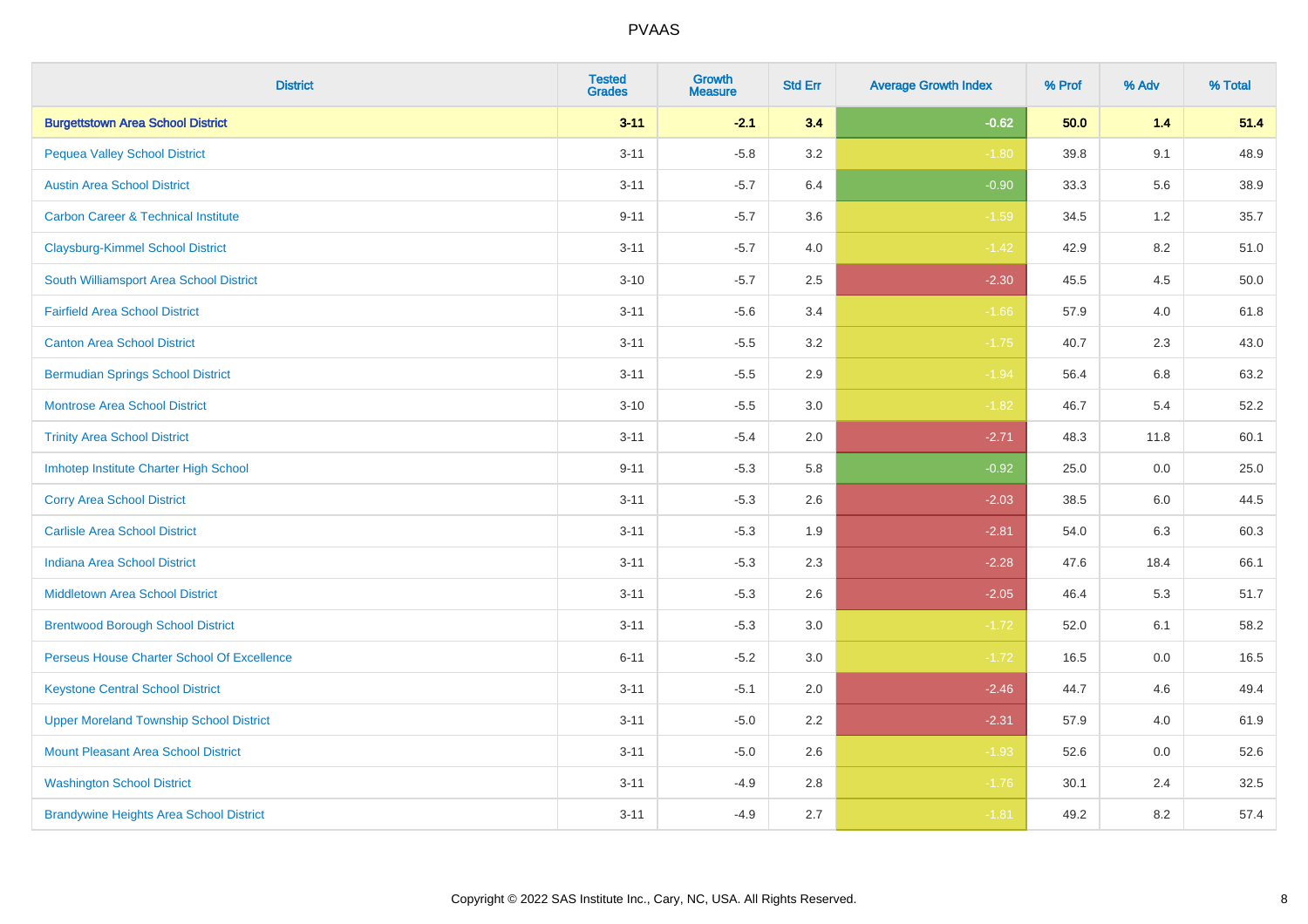| <b>District</b>                               | <b>Tested</b><br><b>Grades</b> | <b>Growth</b><br><b>Measure</b> | <b>Std Err</b> | <b>Average Growth Index</b> | % Prof | % Adv   | % Total |
|-----------------------------------------------|--------------------------------|---------------------------------|----------------|-----------------------------|--------|---------|---------|
| <b>Burgettstown Area School District</b>      | $3 - 11$                       | $-2.1$                          | 3.4            | $-0.62$                     | 50.0   | $1.4$   | 51.4    |
| <b>Juniata County School District</b>         | $3 - 12$                       | $-4.9$                          | 2.1            | $-2.26$                     | 38.5   | $2.9\,$ | 41.4    |
| <b>Central Columbia School District</b>       | $3 - 12$                       | $-4.8$                          | 2.6            | $-1.86$                     | 53.7   | 14.8    | 68.5    |
| <b>Nazareth Area School District</b>          | $3 - 11$                       | $-4.7$                          | 1.7            | $-2.82$                     | 59.2   | $9.9\,$ | 69.0    |
| <b>Boyertown Area School District</b>         | $3 - 11$                       | $-4.7$                          | 1.5            | $-3.17$                     | 55.2   | 11.3    | 66.5    |
| <b>Apollo-Ridge School District</b>           | $3 - 12$                       | $-4.7$                          | 3.7            | $-1.24$                     | 50.0   | 10.0    | 60.0    |
| <b>Crawford Central School District</b>       | $3 - 11$                       | $-4.7$                          | 2.2            | $-2.15$                     | 40.6   | 10.5    | 51.1    |
| <b>Riverview School District</b>              | $3 - 11$                       | $-4.6$                          | 3.8            | $-1.20$                     | 57.9   | 15.8    | 73.7    |
| <b>West Greene School District</b>            | $3 - 11$                       | $-4.5$                          | 4.3            | $-1.04$                     | 36.6   | 7.3     | 43.9    |
| <b>Greensburg Salem School District</b>       | $3 - 11$                       | $-4.4$                          | 2.4            | $-1.88$                     | 47.6   | 4.9     | 52.4    |
| <b>Coatesville Area School District</b>       | $3 - 11$                       | $-4.4$                          | 1.7            | $-2.62$                     | 36.3   | 4.2     | 40.5    |
| <b>Quakertown Community School District</b>   | $3 - 12$                       | $-4.4$                          | 1.6            | $-2.70$                     | 56.5   | 10.0    | 66.6    |
| <b>Somerset Area School District</b>          | $3 - 11$                       | $-4.4$                          | 2.3            | $-1.93$                     | 44.4   | 14.9    | 59.3    |
| <b>Gillingham Charter School</b>              | $3 - 11$                       | $-4.4$                          | 5.6            | $-0.77$                     | 20.8   | 8.3     | 29.2    |
| <b>Forest Area School District</b>            | $3 - 11$                       | $-4.4$                          | 5.4            | $-0.81$                     | 36.2   | 2.1     | 38.3    |
| Jeannette City School District                | $3 - 11$                       | $-4.3$                          | 3.8            | $-1.13$                     | 46.7   | $7.5\,$ | 54.2    |
| <b>Antietam School District</b>               | $3 - 10$                       | $-4.3$                          | 3.8            | $-1.13$                     | 36.4   | $5.4$   | 41.8    |
| <b>Oxford Area School District</b>            | $3 - 11$                       | $-4.3$                          | 1.9            | $-2.26$                     | 41.3   | 8.0     | 49.3    |
| <b>Bristol Borough School District</b>        | $3-12$                         | $-4.3$                          | 3.4            | $-1.27$                     | 39.7   | 1.3     | 41.0    |
| <b>Turkeyfoot Valley Area School District</b> | $3 - 12$                       | $-4.3$                          | 5.6            | $-0.76$                     | 22.0   | 5.1     | 27.1    |
| <b>Troy Area School District</b>              | $3 - 10$                       | $-4.3$                          | 3.4            | $-1.26$                     | 43.2   | 5.7     | 48.9    |
| East Pennsboro Area School District           | $3 - 11$                       | $-4.2$                          | 2.5            | $-1.71$                     | 60.8   | 8.5     | 69.3    |
| <b>Ellwood City Area School District</b>      | $3 - 11$                       | $-4.2$                          | 3.2            | $-1.29$                     | 54.1   | 14.1    | 68.2    |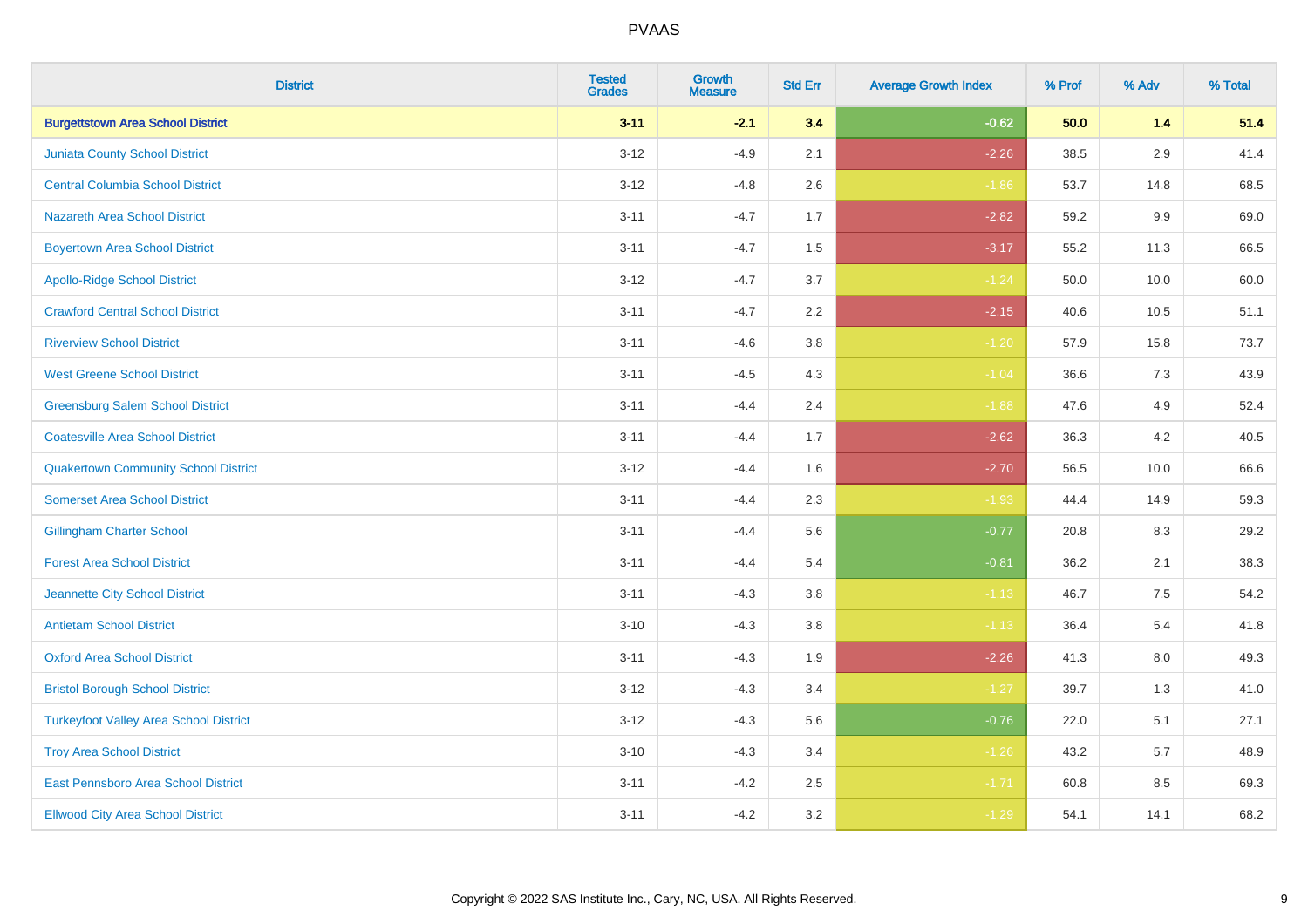| <b>District</b>                                                       | <b>Tested</b><br><b>Grades</b> | <b>Growth</b><br><b>Measure</b> | <b>Std Err</b> | <b>Average Growth Index</b> | % Prof | % Adv   | % Total |
|-----------------------------------------------------------------------|--------------------------------|---------------------------------|----------------|-----------------------------|--------|---------|---------|
| <b>Burgettstown Area School District</b>                              | $3 - 11$                       | $-2.1$                          | 3.4            | $-0.62$                     | 50.0   | $1.4$   | 51.4    |
| <b>MaST Community Charter School</b>                                  | $3 - 10$                       | $-4.1$                          | 2.7            | $-1.52$                     | 44.0   | 9.5     | 53.4    |
| <b>Easton Area School District</b>                                    | $3 - 12$                       | $-4.1$                          | 1.4            | $-2.91$                     | 39.9   | 4.0     | 43.9    |
| <b>Cambria Heights School District</b>                                | $3 - 10$                       | $-4.1$                          | 3.1            | $-1.32$                     | 51.0   | $6.0\,$ | 57.0    |
| <b>Elk Lake School District</b>                                       | $3 - 11$                       | $-4.0$                          | 3.3            | $-1.23$                     | 46.2   | 3.3     | 49.4    |
| <b>Pottstown School District</b>                                      | $3 - 12$                       | $-4.0$                          | 2.4            | $-1.68$                     | 29.8   | 1.2     | 31.0    |
| <b>Gettysburg Area School District</b>                                | $3 - 11$                       | $-4.0$                          | 2.1            | $-1.89$                     | 45.3   | 14.0    | 59.3    |
| Preparatory Charter School Of Mathematics, Science, Tech, And Careers | $9 - 10$                       | $-4.0$                          | 2.5            | $-1.59$                     | 15.0   | 0.0     | 15.0    |
| <b>Sullivan County School District</b>                                | $3 - 10$                       | $-4.0$                          | 4.4            | $-0.90$                     | 66.7   | 2.6     | 69.2    |
| <b>Westmont Hilltop School District</b>                               | $3 - 11$                       | $-4.0$                          | 2.8            | $-1.40$                     | 36.3   | 13.3    | 49.6    |
| Juniata Valley School District                                        | $3 - 11$                       | $-3.9$                          | 3.5            | $-1.10$                     | 44.4   | 3.5     | 47.8    |
| <b>Big Beaver Falls Area School District</b>                          | $3 - 11$                       | $-3.9$                          | 3.3            | $-1.18$                     | 34.1   | 3.5     | 37.6    |
| <b>York Co School Of Technology</b>                                   | $9 - 12$                       | $-3.8$                          | 1.7            | $-2.22$                     | 39.1   | 5.6     | 44.7    |
| <b>Valley Grove School District</b>                                   | $3 - 10$                       | $-3.7$                          | 3.7            | $-1.01$                     | 51.2   | 6.1     | 57.3    |
| <b>Kane Area School District</b>                                      | $3 - 10$                       | $-3.7$                          | 3.2            | $-1.17$                     | 39.5   | 9.9     | 49.4    |
| <b>Conemaugh Township Area School District</b>                        | $3 - 12$                       | $-3.7$                          | 3.4            | $-1.09$                     | 53.8   | 17.6    | 71.4    |
| <b>Kiski Area School District</b>                                     | $3 - 11$                       | $-3.7$                          | 2.0            | $-1.86$                     | 57.4   | 10.4    | 67.8    |
| <b>Twin Valley School District</b>                                    | $3 - 12$                       | $-3.6$                          | 2.1            | $-1.69$                     | 49.6   | 7.1     | 56.8    |
| <b>Perkiomen Valley School District</b>                               | $3 - 11$                       | $-3.5$                          | 1.6            | $-2.18$                     | 53.8   | 13.4    | 67.2    |
| <b>Fannett-Metal School District</b>                                  | $3 - 11$                       | $-3.4$                          | 5.1            | $-0.67$                     | 38.7   | 8.1     | 46.8    |
| <b>Chestnut Ridge School District</b>                                 | $3 - 12$                       | $-3.4$                          | 2.9            | $-1.17$                     | 46.6   | 5.8     | 52.4    |
| <b>Pittsburgh School District</b>                                     | $3 - 11$                       | $-3.3$                          | 1.1            | $-3.04$                     | 33.9   | 8.2     | 42.1    |
| <b>Riverside School District</b>                                      | $3 - 11$                       | $-3.2$                          | 3.0            | $-1.09$                     | 43.0   | 9.0     | 52.0    |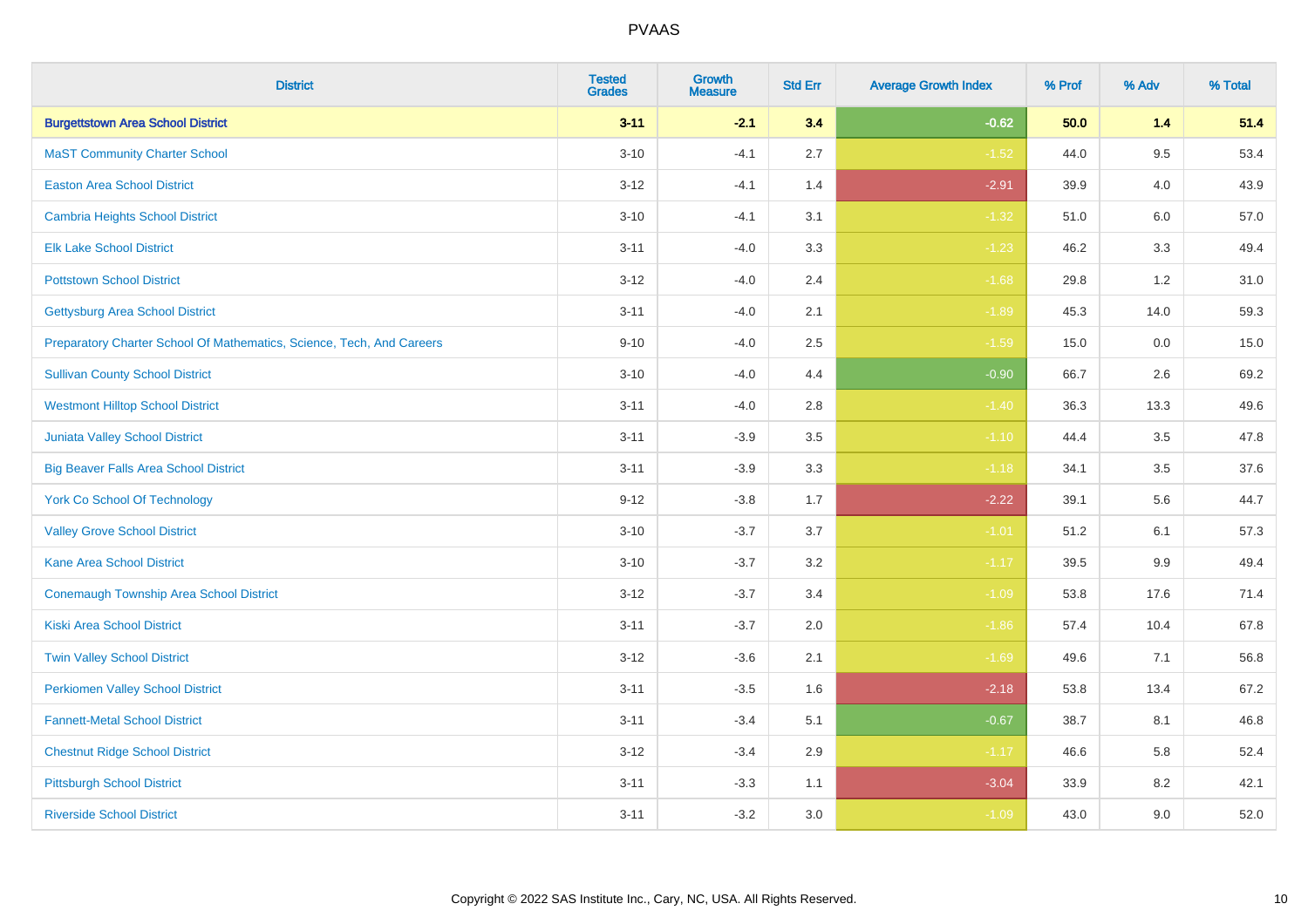| <b>District</b>                                         | <b>Tested</b><br><b>Grades</b> | <b>Growth</b><br><b>Measure</b> | <b>Std Err</b> | <b>Average Growth Index</b> | % Prof | % Adv   | % Total |
|---------------------------------------------------------|--------------------------------|---------------------------------|----------------|-----------------------------|--------|---------|---------|
| <b>Burgettstown Area School District</b>                | $3 - 11$                       | $-2.1$                          | 3.4            | $-0.62$                     | 50.0   | $1.4$   | 51.4    |
| <b>Conemaugh Valley School District</b>                 | $3 - 12$                       | $-3.2$                          | 4.1            | $-0.78$                     | 48.2   | 5.6     | 53.7    |
| <b>Columbia Borough School District</b>                 | $3 - 12$                       | $-3.1$                          | 3.5            | $-0.89$                     | 29.5   | 1.9     | 31.4    |
| <b>Northeast Bradford School District</b>               | $3 - 10$                       | $-3.1$                          | 4.0            | $-0.78$                     | 33.9   | 3.4     | 37.3    |
| <b>Greater Johnstown School District</b>                | $3 - 11$                       | $-3.1$                          | 2.6            | $-1.19$                     | 26.1   | 0.0     | 26.1    |
| <b>Greencastle-Antrim School District</b>               | $3 - 11$                       | $-3.0$                          | 2.2            | $-1.36$                     | 62.4   | 9.9     | 72.3    |
| Center For Student Learning Charter School At Pennsbury | $6 - 12$                       | $-2.9$                          | 6.1            | $-0.47$                     | 42.9   | 0.0     | 42.9    |
| <b>Scranton School District</b>                         | $3 - 12$                       | $-2.9$                          | 2.4            | $-1.22$                     | 45.6   | 3.6     | 49.1    |
| Oil City Area School District                           | $3 - 11$                       | $-2.9$                          | 2.6            | $-1.08$                     | 44.4   | 5.8     | 50.2    |
| <b>Quaker Valley School District</b>                    | $3 - 11$                       | $-2.8$                          | 2.6            | $-1.08$                     | 55.2   | 13.2    | 68.4    |
| <b>Susquehanna Community School District</b>            | $3 - 11$                       | $-2.8$                          | 4.2            | $-0.66$                     | 49.4   | 6.9     | 56.3    |
| <b>Chichester School District</b>                       | $3 - 11$                       | $-2.7$                          | 2.3            | $-1.17$                     | 44.6   | 6.6     | 51.2    |
| <b>Lewisburg Area School District</b>                   | $3 - 11$                       | $-2.7$                          | 2.6            | $-1.03$                     | 57.0   | 18.5    | 75.6    |
| Shenango Area School District                           | $3 - 11$                       | $-2.6$                          | 3.3            | $-0.79$                     | 50.6   | 13.9    | 64.6    |
| <b>Charleroi School District</b>                        | $3 - 11$                       | $-2.6$                          | 3.0            | $-0.86$                     | 55.7   | 7.4     | 63.1    |
| <b>Dallas School District</b>                           | $3 - 11$                       | $-2.5$                          | 2.2            | $-1.12$                     | 54.9   | $7.6\,$ | 62.4    |
| <b>Clarion-Limestone Area School District</b>           | $3 - 12$                       | $-2.5$                          | 4.1            | $-0.60$                     | 56.8   | 6.8     | 63.6    |
| North Pocono School District                            | $3 - 11$                       | $-2.3$                          | 3.4            | $-0.68$                     | 52.0   | 16.4    | 68.5    |
| <b>Wyoming Valley West School District</b>              | $3 - 11$                       | $-2.2$                          | 2.4            | $-0.91$                     | 49.4   | 3.0     | 52.4    |
| <b>Burgettstown Area School District</b>                | $3 - 11$                       | $-2.1$                          | 3.4            | $-0.62$                     | 50.0   | 1.4     | 51.4    |
| <b>Bald Eagle Area School District</b>                  | $3 - 11$                       | $-2.1$                          | 2.7            | $-0.75$                     | 48.4   | 9.4     | 57.7    |
| Huntingdon Area School District                         | $3 - 11$                       | $-2.0$                          | 2.7            | $-0.72$                     | 36.8   | 10.3    | 47.0    |
| <b>Hope For Hyndman Charter School</b>                  | $3 - 11$                       | $-2.0$                          | 6.1            | $-0.32$                     | 33.3   | 0.0     | 33.3    |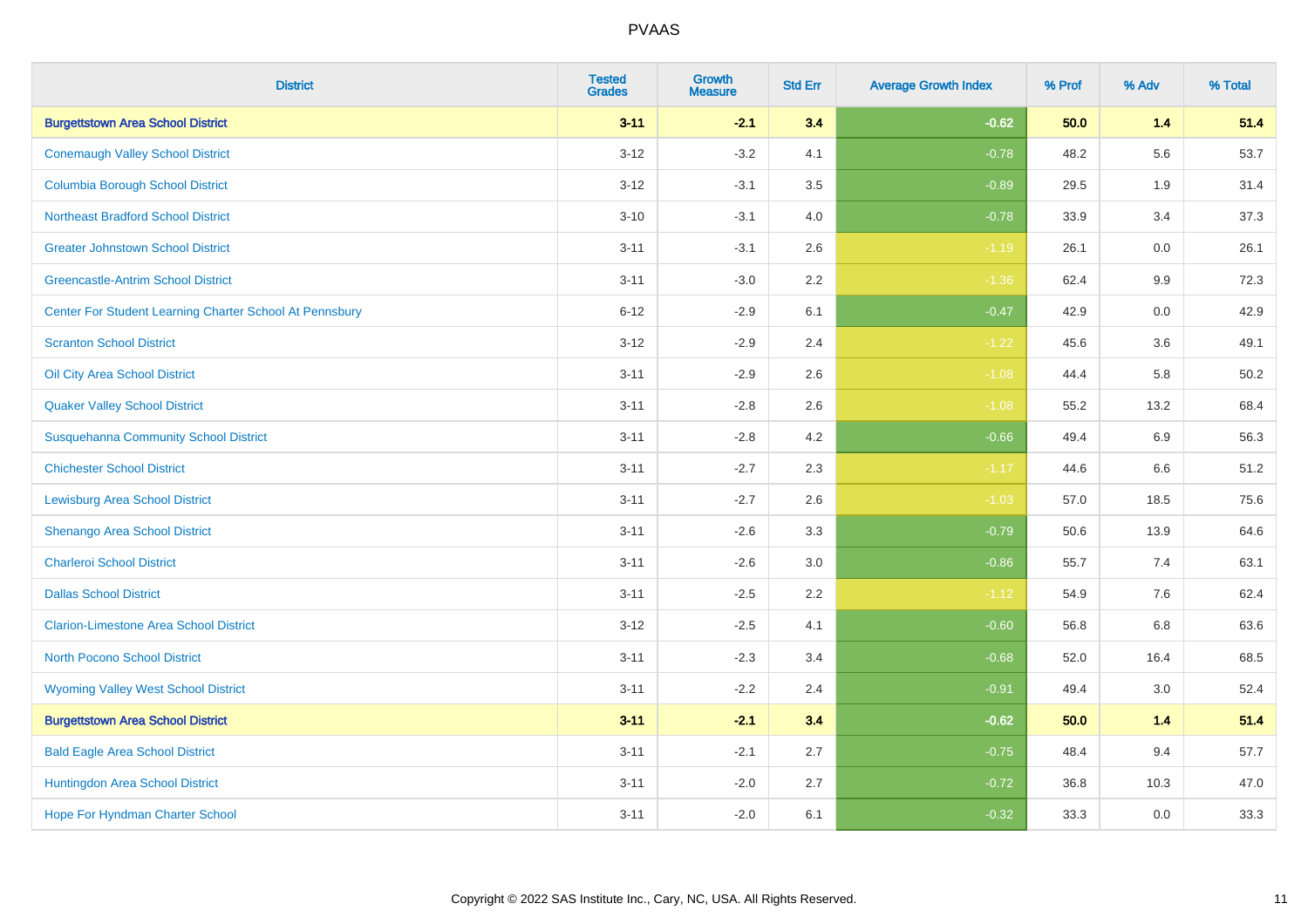| <b>District</b>                          | <b>Tested</b><br><b>Grades</b> | <b>Growth</b><br><b>Measure</b> | <b>Std Err</b> | <b>Average Growth Index</b> | % Prof | % Adv | % Total |
|------------------------------------------|--------------------------------|---------------------------------|----------------|-----------------------------|--------|-------|---------|
| <b>Burgettstown Area School District</b> | $3 - 11$                       | $-2.1$                          | 3.4            | $-0.62$                     | 50.0   | 1.4   | 51.4    |
| <b>Montour School District</b>           | $3 - 11$                       | $-1.8$                          | 2.1            | $-0.88$                     | 61.4   | 15.1  | 76.5    |
| <b>North Hills School District</b>       | $3 - 11$                       | $-1.8$                          | 1.8            | $-0.96$                     | 59.1   | 14.1  | 73.2    |
| <b>Phoenixville Area School District</b> | $3 - 11$                       | $-1.7$                          | 2.1            | $-0.83$                     | 59.9   | 10.6  | 70.5    |
| <b>Chartiers Valley School District</b>  | $3 - 11$                       | $-1.7$                          | 2.0            | $-0.81$                     | 54.7   | 8.4   | 63.1    |
| <b>Mid Valley School District</b>        | $3 - 10$                       | $-1.7$                          | 3.0            | $-0.55$                     | 45.1   | 7.8   | 52.9    |
| South Side Area School District          | $3 - 11$                       | $-1.6$                          | 3.3            | $-0.48$                     | 50.0   | 6.8   | 56.8    |
| <b>Cornell School District</b>           | $3 - 11$                       | $-1.6$                          | 5.0            | $-0.32$                     | 33.8   | 1.5   | 35.4    |
| <b>Lehighton Area School District</b>    | $3 - 11$                       | $-1.6$                          | 2.3            | $-0.70$                     | 51.1   | 5.6   | 56.7    |
| <b>Central Greene School District</b>    | $3 - 11$                       | $-1.6$                          | 2.8            | $-0.55$                     | 54.2   | 2.8   | 57.0    |
| <b>Lebanon School District</b>           | $3 - 11$                       | $-1.6$                          | 1.9            | $-0.80$                     | 24.4   | 2.6   | 27.0    |
| <b>Sharpsville Area School District</b>  | $3 - 11$                       | $-1.4$                          | 3.5            | $-0.40$                     | 55.2   | 13.4  | 68.7    |
| <b>Seneca Valley School District</b>     | $3 - 11$                       | $-1.4$                          | 1.4            | $-0.99$                     | 57.2   | 11.4  | 68.6    |
| <b>Cheltenham School District</b>        | $3 - 11$                       | $-1.4$                          | 2.1            | $-0.67$                     | 46.1   | 10.0  | 56.1    |
| <b>Wyoming Area School District</b>      | $3 - 10$                       | $-1.3$                          | 2.6            | $-0.50$                     | 53.8   | 10.8  | 64.6    |
| <b>Bellwood-Antis School District</b>    | $3 - 10$                       | $-1.2$                          | 3.2            | $-0.39$                     | 55.1   | 10.1  | 65.2    |
| <b>Palmerton Area School District</b>    | $3 - 11$                       | $-1.2$                          | 3.0            | $-0.39$                     | 57.4   | 5.0   | 62.4    |
| Mt Lebanon School District               | $3 - 11$                       | $-1.0$                          | 1.5            | $-0.70$                     | 61.9   | 24.0  | 85.9    |
| <b>North Schuylkill School District</b>  | $3 - 11$                       | $-1.0$                          | 2.4            | $-0.42$                     | 41.8   | 5.1   | 46.8    |
| <b>Manheim Township School District</b>  | $3 - 12$                       | $-0.9$                          | 1.6            | $-0.58$                     | 53.2   | 15.5  | 68.7    |
| <b>Lakeview School District</b>          | $3 - 11$                       | $-0.9$                          | 3.7            | $-0.24$                     | 60.3   | 3.2   | 63.5    |
| <b>Glendale School District</b>          | $3 - 10$                       | $-0.9$                          | 3.7            | $-0.24$                     | 50.0   | 5.4   | 55.4    |
| <b>Conewago Valley School District</b>   | $3 - 12$                       | $-0.9$                          | 2.0            | $-0.45$                     | 51.7   | 9.6   | 61.3    |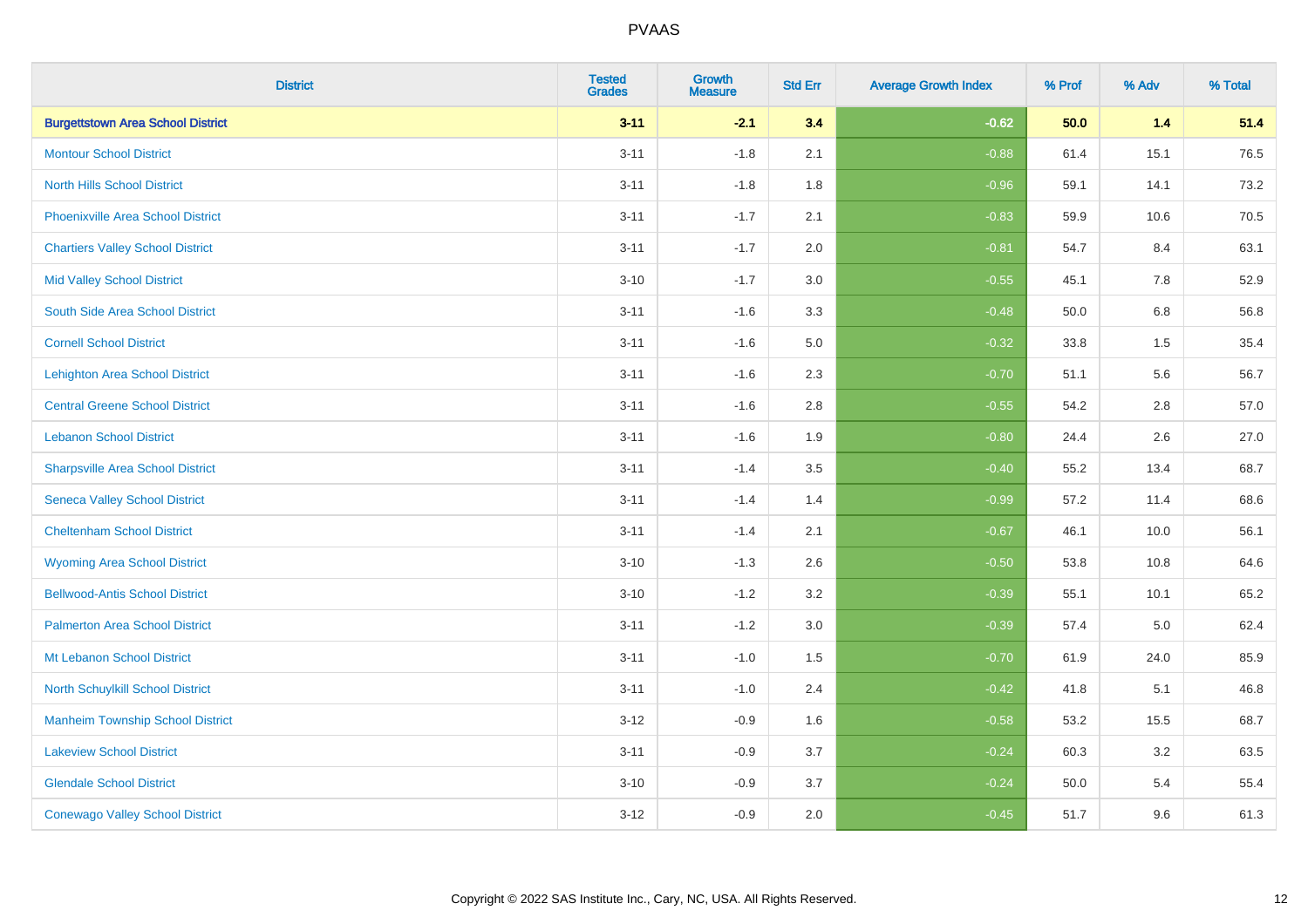| <b>District</b>                                    | <b>Tested</b><br><b>Grades</b> | <b>Growth</b><br><b>Measure</b> | <b>Std Err</b> | <b>Average Growth Index</b> | % Prof | % Adv   | % Total |
|----------------------------------------------------|--------------------------------|---------------------------------|----------------|-----------------------------|--------|---------|---------|
| <b>Burgettstown Area School District</b>           | $3 - 11$                       | $-2.1$                          | 3.4            | $-0.62$                     | 50.0   | 1.4     | 51.4    |
| <b>Elizabethtown Area School District</b>          | $3 - 12$                       | $-0.9$                          | 1.9            | $-0.47$                     | 50.0   | 11.2    | 61.2    |
| <b>Millville Area School District</b>              | $3 - 12$                       | $-0.9$                          | 4.7            | $-0.18$                     | 51.4   | 5.4     | 56.8    |
| <b>Bangor Area School District</b>                 | $3 - 12$                       | $-0.9$                          | 2.0            | $-0.43$                     | 44.3   | 4.7     | 49.0    |
| <b>Canon-Mcmillan School District</b>              | $3 - 11$                       | $-0.8$                          | 1.6            | $-0.50$                     | 58.7   | 15.9    | 74.6    |
| <b>Shaler Area School District</b>                 | $3 - 11$                       | $-0.8$                          | 1.9            | $-0.43$                     | 49.1   | 9.6     | 58.7    |
| <b>Albert Gallatin Area School District</b>        | $3 - 11$                       | $-0.8$                          | 2.4            | $-0.32$                     | 54.5   | 10.0    | 64.6    |
| <b>Westinghouse Arts Academy Charter School</b>    | $9 - 10$                       | $-0.7$                          | 3.6            | $-0.19$                     | 59.2   | 8.4     | 67.6    |
| <b>Achievement House Charter School</b>            | $7 - 11$                       | $-0.7$                          | 4.0            | $-0.17$                     | 32.5   | 2.6     | 35.1    |
| <b>Otto-Eldred School District</b>                 | $3 - 11$                       | $-0.7$                          | 4.2            | $-0.15$                     | 56.2   | $6.2\,$ | 62.5    |
| <b>Panther Valley School District</b>              | $3 - 12$                       | $-0.6$                          | 3.3            | $-0.19$                     | 47.9   | 4.3     | 52.1    |
| <b>Tuscarora School District</b>                   | $3 - 11$                       | $-0.6$                          | 2.3            | $-0.27$                     | 45.1   | 8.1     | 53.2    |
| <b>Girard School District</b>                      | $3 - 11$                       | $-0.6$                          | 2.7            | $-0.22$                     | 53.9   | 15.6    | 69.6    |
| <b>Mount Carmel Area School District</b>           | $3 - 11$                       | $-0.6$                          | 3.1            | $-0.18$                     | 45.3   | 2.1     | 47.4    |
| <b>Central Fulton School District</b>              | $3 - 11$                       | $-0.5$                          | 3.5            | $-0.14$                     | 51.4   | 8.6     | 60.0    |
| Philadelphia Electrical & Tech Charter High School | $10 - 10$                      | $-0.5$                          | 2.9            | $-0.15$                     | 8.8    | 0.0     | 8.8     |
| <b>Blue Ridge School District</b>                  | $3 - 11$                       | $-0.5$                          | 3.6            | $-0.12$                     | 44.6   | 3.1     | 47.7    |
| <b>Oley Valley School District</b>                 | $3 - 11$                       | $-0.4$                          | 2.8            | $-0.15$                     | 43.1   | 12.9    | 56.0    |
| <b>Harrisburg City School District</b>             | $3 - 11$                       | $-0.4$                          | 2.1            | $-0.19$                     | 15.1   | 0.4     | 15.5    |
| <b>Penn Manor School District</b>                  | $3 - 11$                       | $-0.4$                          | 1.6            | $-0.25$                     | 51.9   | 12.6    | 64.5    |
| New Kensington-Arnold School District              | $3 - 11$                       | $-0.4$                          | 3.8            | $-0.10$                     | 40.7   | 3.7     | 44.4    |
| <b>Crestwood School District</b>                   | $3 - 11$                       | $-0.4$                          | 2.4            | $-0.17$                     | 57.4   | 17.0    | 74.4    |
| <b>Southern Lehigh School District</b>             | $3 - 11$                       | $-0.4$                          | 2.3            | $-0.17$                     | 66.1   | 11.9    | 78.0    |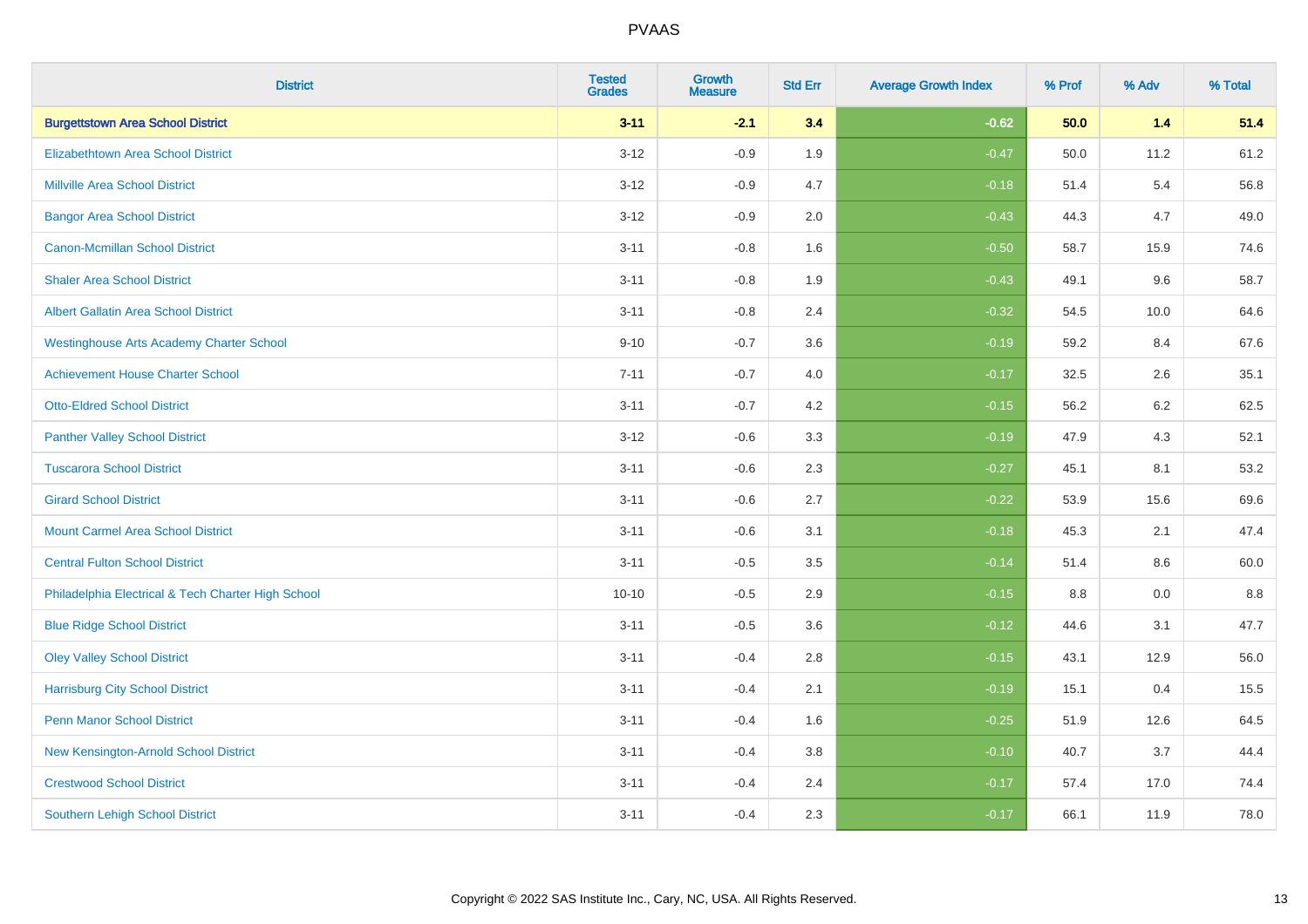| <b>District</b>                          | <b>Tested</b><br><b>Grades</b> | <b>Growth</b><br><b>Measure</b> | <b>Std Err</b> | <b>Average Growth Index</b> | % Prof | % Adv | % Total |
|------------------------------------------|--------------------------------|---------------------------------|----------------|-----------------------------|--------|-------|---------|
| <b>Burgettstown Area School District</b> | $3 - 11$                       | $-2.1$                          | 3.4            | $-0.62$                     | 50.0   | $1.4$ | 51.4    |
| <b>Bellefonte Area School District</b>   | $3 - 11$                       | $-0.4$                          | 2.2            | $-0.17$                     | 47.6   | 10.6  | 58.2    |
| <b>Avella Area School District</b>       | $3 - 12$                       | $-0.3$                          | 4.7            | $-0.05$                     | 49.3   | 14.5  | 63.8    |
| <b>Chester-Upland School District</b>    | $3 - 11$                       | $-0.3$                          | 2.7            | $-0.09$                     | 13.8   | 0.8   | 14.6    |
| <b>Mercer Area School District</b>       | $3 - 11$                       | $-0.2$                          | 3.3            | $-0.06$                     | 56.0   | 8.0   | 64.0    |
| <b>Kutztown Area School District</b>     | $3 - 12$                       | $-0.2$                          | 3.2            | $-0.05$                     | 55.4   | 13.3  | 68.7    |
| <b>Warren County School District</b>     | $3 - 11$                       | $-0.1$                          | 1.8            | $-0.06$                     | 37.2   | 5.3   | 42.6    |
| <b>Susquenita School District</b>        | $3 - 11$                       | $-0.1$                          | 2.8            | $-0.01$                     | 47.7   | 10.1  | 57.8    |
| <b>Penn Cambria School District</b>      | $3 - 11$                       | $-0.0$                          | 2.7            | $-0.01$                     | 61.5   | 7.7   | 69.2    |
| <b>Wilkes-Barre Area School District</b> | $3 - 11$                       | 0.1                             | 3.2            | 0.02                        | 35.5   | 5.4   | 40.9    |
| East Stroudsburg Area School District    | $3 - 11$                       | 0.1                             | 1.6            | 0.05                        | 45.8   | 7.8   | 53.6    |
| <b>Hempfield School District</b>         | $3 - 11$                       | 0.1                             | 1.4            | 0.08                        | 58.2   | 9.9   | 68.2    |
| <b>West Branch Area School District</b>  | $3 - 11$                       | 0.2                             | 3.8            | 0.05                        | 47.2   | 1.9   | 49.1    |
| Northern Lebanon School District         | $3 - 11$                       | 0.4                             | 2.5            | 0.15                        | 28.0   | 3.0   | 31.0    |
| <b>Danville Area School District</b>     | $3 - 11$                       | 0.4                             | 2.6            | 0.15                        | 57.4   | 18.4  | 75.7    |
| <b>Jersey Shore Area School District</b> | $3 - 11$                       | 0.5                             | 2.6            | 0.21                        | 47.1   | 9.2   | 56.2    |
| <b>Reynolds School District</b>          | $3 - 10$                       | 0.5                             | 3.4            | 0.16                        | 52.1   | 7.0   | 59.2    |
| <b>Brockway Area School District</b>     | $3 - 11$                       | 0.6                             | 3.6            | 0.16                        | 49.2   | 7.7   | 56.9    |
| <b>Smethport Area School District</b>    | $3 - 12$                       | 0.6                             | 3.9            | 0.15                        | 37.0   | 1.8   | 38.9    |
| <b>Greater Latrobe School District</b>   | $3 - 11$                       | 0.6                             | 1.9            | 0.31                        | 55.5   | 14.1  | 69.5    |
| <b>Lower Dauphin School District</b>     | $3 - 11$                       | 0.6                             | 1.9            | 0.33                        | 49.2   | 12.6  | 61.8    |
| <b>Bloomsburg Area School District</b>   | $3 - 10$                       | 0.7                             | 3.0            | 0.23                        | 55.9   | 11.8  | 67.6    |
| Insight PA Cyber Charter School          | $3 - 11$                       | 0.7                             | 5.7            | 0.12                        | 50.0   | 4.8   | 54.8    |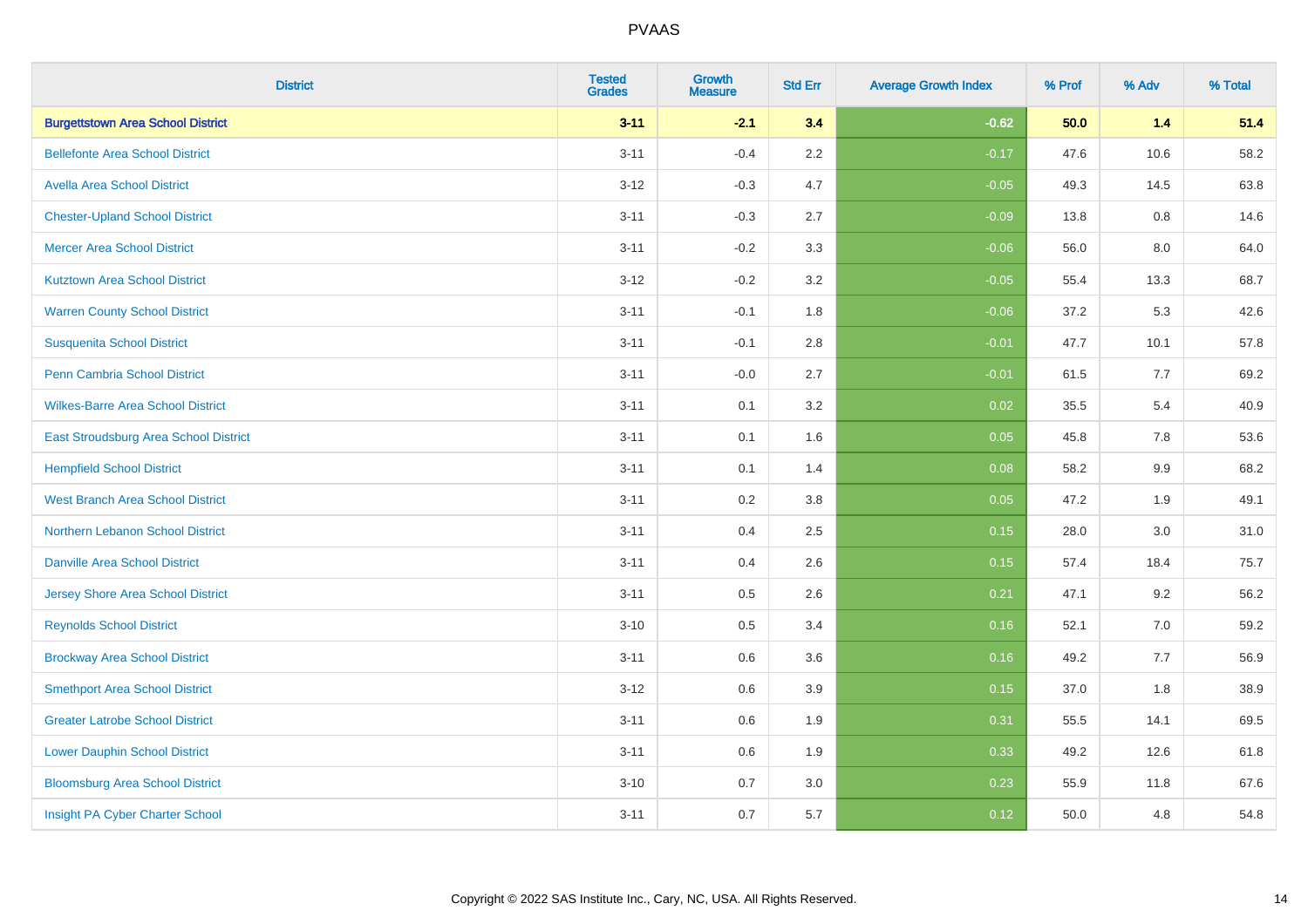| <b>District</b>                               | <b>Tested</b><br><b>Grades</b> | <b>Growth</b><br><b>Measure</b> | <b>Std Err</b> | <b>Average Growth Index</b> | % Prof | % Adv   | % Total |
|-----------------------------------------------|--------------------------------|---------------------------------|----------------|-----------------------------|--------|---------|---------|
| <b>Burgettstown Area School District</b>      | $3 - 11$                       | $-2.1$                          | 3.4            | $-0.62$                     | 50.0   | $1.4$   | 51.4    |
| Lehigh Valley Academy Regional Charter School | $3 - 11$                       | 0.7                             | 2.3            | 0.32                        | 46.3   | $5.0\,$ | 51.4    |
| <b>Greenville Area School District</b>        | $3 - 11$                       | 0.7                             | 2.9            | 0.26                        | 53.4   | 6.9     | 60.3    |
| <b>Gateway School District</b>                | $3 - 11$                       | $0.8\,$                         | 2.2            | 0.38                        | 52.1   | 13.8    | 65.9    |
| <b>Wyomissing Area School District</b>        | $3 - 12$                       | 0.8                             | 2.6            | 0.33                        | 55.7   | 17.6    | 73.3    |
| <b>Wallingford-Swarthmore School District</b> | $3 - 10$                       | 0.9                             | 2.4            | 0.38                        | 64.4   | 22.7    | 87.1    |
| South Eastern School District                 | $3 - 11$                       | 0.9                             | 2.4            | 0.39                        | 54.8   | 6.6     | 61.4    |
| <b>Radnor Township School District</b>        | $3 - 12$                       | 1.0                             | 2.1            | 0.50                        | 65.0   | 23.2    | 88.2    |
| <b>Lakeland School District</b>               | $3 - 11$                       | 1.1                             | 2.8            | 0.38                        | 48.6   | 3.7     | 52.3    |
| <b>Upper Adams School District</b>            | $3 - 11$                       | 1.3                             | 2.9            | 0.47                        | 55.2   | 8.6     | 63.8    |
| <b>Schuylkill Valley School District</b>      | $3 - 11$                       | 1.4                             | 2.5            | 0.56                        | 55.1   | 10.2    | 65.3    |
| <b>Newport School District</b>                | $3 - 12$                       | 1.4                             | 3.5            | 0.41                        | 51.5   | 10.3    | 61.8    |
| <b>Tussey Mountain School District</b>        | $3 - 12$                       | 1.5                             | 3.7            | 0.40                        | 38.6   | 1.8     | 40.4    |
| <b>Central Bucks School District</b>          | $3 - 11$                       | 1.6                             | $0.9\,$        | 1.66                        | 63.0   | 16.8    | 79.8    |
| <b>Bensalem Township School District</b>      | $3 - 11$                       | 1.6                             | 1.6            | 0.98                        | 38.8   | 8.3     | 47.1    |
| <b>Athens Area School District</b>            | $3 - 11$                       | 1.6                             | 2.5            | 0.64                        | 46.9   | 7.6     | 54.5    |
| <b>Purchase Line School District</b>          | $3 - 12$                       | 1.7                             | 3.5            | 0.47                        | 43.1   | 5.4     | 48.5    |
| South Fayette Township School District        | $3 - 11$                       | 1.7                             | 2.0            | 0.88                        | 61.0   | 26.5    | 87.6    |
| <b>Baldwin-Whitehall School District</b>      | $3 - 11$                       | 1.8                             | 1.9            | 0.94                        | 58.6   | 8.6     | 67.1    |
| <b>Laurel School District</b>                 | $3 - 11$                       | 1.8                             | 3.1            | 0.59                        | 70.1   | 2.3     | 72.4    |
| <b>West Jefferson Hills School District</b>   | $3 - 11$                       | 1.8                             | 2.1            | 0.88                        | 55.7   | 20.8    | 76.4    |
| <b>Williamsport Area School District</b>      | $3 - 11$                       | 1.9                             | 1.8            | 1.04                        | 44.1   | 12.8    | 56.9    |
| <b>Union Area School District</b>             | $3 - 11$                       | 1.9                             | 4.3            | 0.44                        | 61.5   | 0.0     | 61.5    |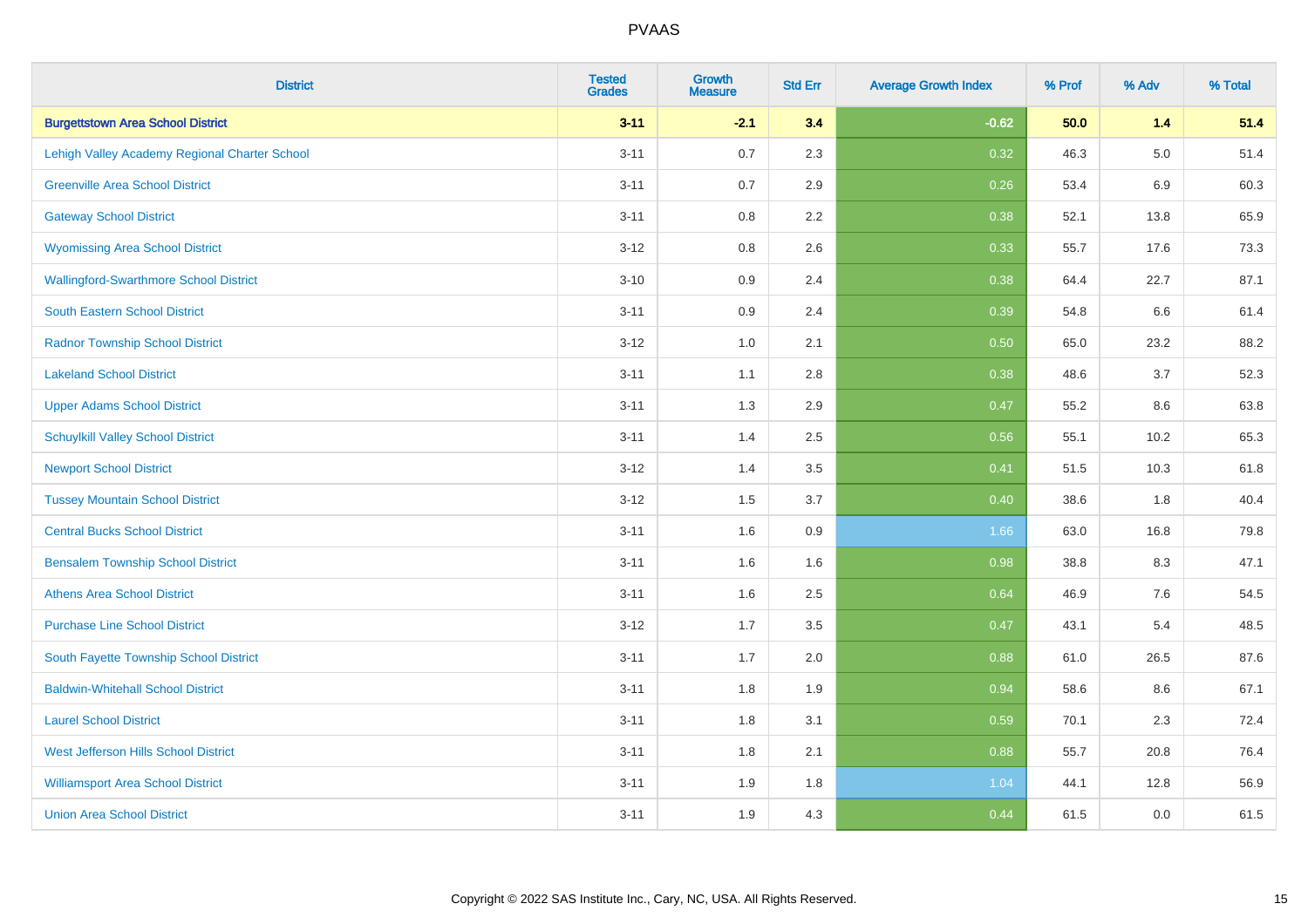| <b>District</b>                                | <b>Tested</b><br><b>Grades</b> | <b>Growth</b><br><b>Measure</b> | <b>Std Err</b> | <b>Average Growth Index</b> | % Prof | % Adv | % Total |
|------------------------------------------------|--------------------------------|---------------------------------|----------------|-----------------------------|--------|-------|---------|
| <b>Burgettstown Area School District</b>       | $3 - 11$                       | $-2.1$                          | 3.4            | $-0.62$                     | 50.0   | $1.4$ | 51.4    |
| <b>Franklin Regional School District</b>       | $3 - 11$                       | 2.0                             | 1.9            | 1.02                        | 66.7   | 15.5  | 82.1    |
| <b>Marple Newtown School District</b>          | $3 - 11$                       | 2.0                             | 2.4            | 0.81                        | 57.6   | 12.8  | 70.4    |
| <b>Lower Moreland Township School District</b> | $3 - 11$                       | 2.0                             | 2.2            | 0.95                        | 62.8   | 17.0  | 79.8    |
| <b>Mastery Charter School - Thomas Campus</b>  | $3 - 10$                       | 2.1                             | 6.2            | 0.33                        | 28.6   | 0.0   | 28.6    |
| <b>Mcguffey School District</b>                | $3 - 11$                       | 2.1                             | 2.6            | 0.81                        | 57.7   | 3.1   | 60.8    |
| <b>Manheim Central School District</b>         | $3 - 11$                       | 2.1                             | 2.1            | 1.01                        | 53.2   | 11.6  | 64.8    |
| <b>United School District</b>                  | $3 - 11$                       | 2.1                             | 3.4            | 0.63                        | 60.3   | 6.6   | 66.9    |
| Northwestern Lehigh School District            | $3 - 11$                       | 2.2                             | 2.3            | 0.93                        | 53.3   | 9.7   | 63.0    |
| <b>Galeton Area School District</b>            | $3 - 11$                       | 2.2                             | 5.3            | 0.42                        | 41.3   | 4.4   | 45.6    |
| <b>Roberto Clemente Charter School</b>         | $3 - 12$                       | 2.2                             | 4.9            | 0.45                        | 27.5   | 5.0   | 32.5    |
| <b>Hanover Area School District</b>            | $3 - 11$                       | 2.2                             | 4.6            | 0.48                        | 42.9   | 5.7   | 48.6    |
| <b>Union School District</b>                   | $3 - 12$                       | 2.3                             | 4.2            | 0.54                        | 32.6   | 7.0   | 39.5    |
| <b>Tunkhannock Area School District</b>        | $3 - 11$                       | 2.3                             | 2.2            | 1.01                        | 44.9   | 9.6   | 54.6    |
| <b>Camp Hill School District</b>               | $3 - 12$                       | 2.3                             | 3.0            | 0.78                        | 53.6   | 17.5  | 71.1    |
| <b>Bedford Area School District</b>            | $3 - 11$                       | 2.5                             | 2.6            | 0.93                        | 48.5   | 10.0  | 58.5    |
| Mastery Charter High School-Lenfest Campus     | $7 - 11$                       | 2.5                             | 5.7            | 0.43                        | 40.0   | 0.0   | 40.0    |
| <b>Methacton School District</b>               | $3 - 11$                       | 2.5                             | 1.7            | 1.43                        | 62.5   | 16.4  | 79.0    |
| <b>Armstrong School District</b>               | $3 - 11$                       | 2.6                             | 1.7            | 1.53                        | 51.5   | 6.1   | 57.6    |
| <b>Hopewell Area School District</b>           | $3 - 11$                       | 2.6                             | 2.7            | 0.97                        | 58.4   | 4.0   | 62.4    |
| <b>Pottsgrove School District</b>              | $3 - 11$                       | 2.8                             | 2.0            | 1.35                        | 44.0   | 10.0  | 53.9    |
| <b>Forbes Road School District</b>             | $3 - 11$                       | $2.8\,$                         | 5.1            | 0.56                        | 41.4   | 10.3  | 51.7    |
| <b>Central Cambria School District</b>         | $3 - 11$                       | 3.0                             | 2.5            | 1.17                        | 56.2   | 9.7   | 66.0    |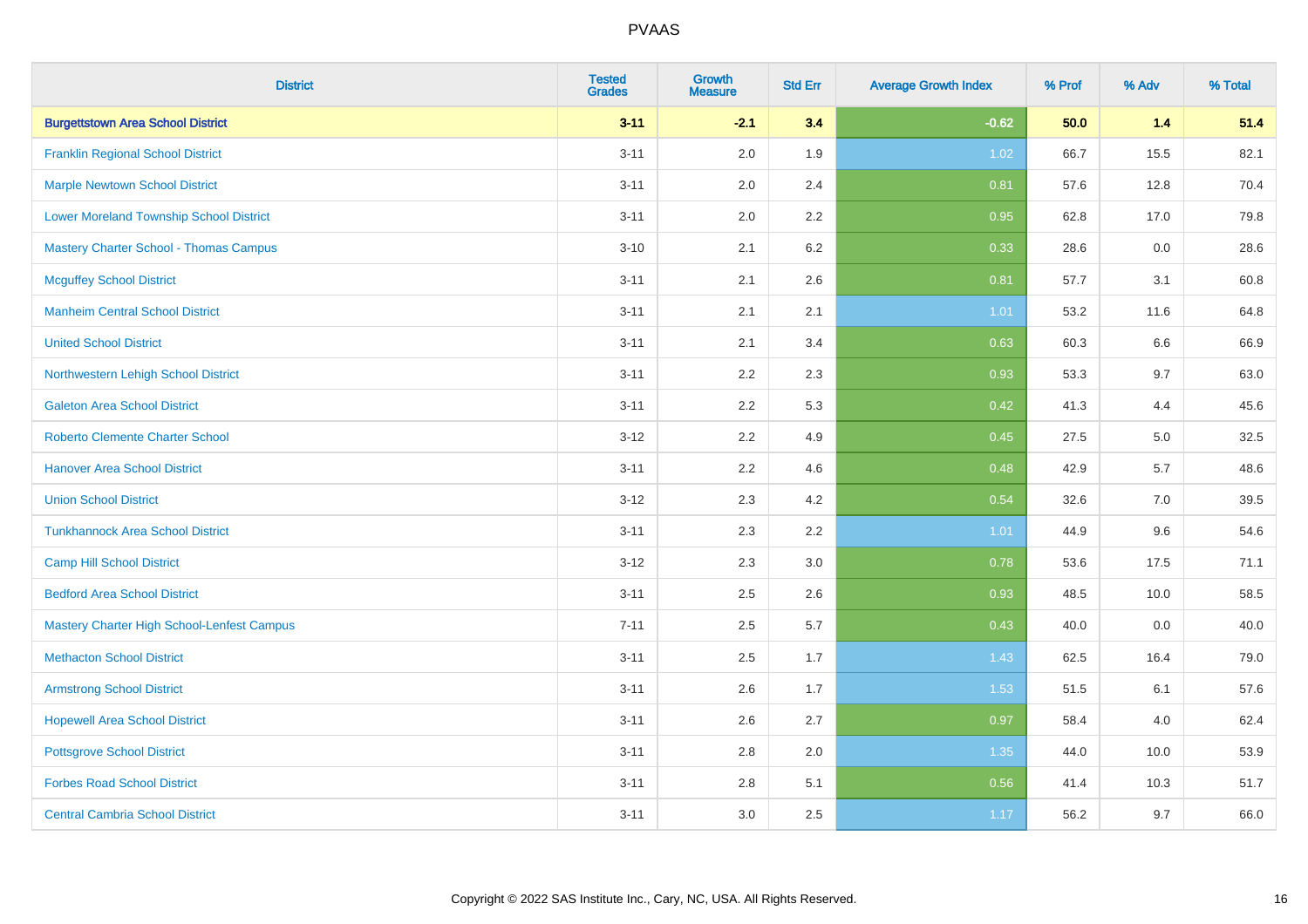| <b>District</b>                                    | <b>Tested</b><br><b>Grades</b> | <b>Growth</b><br><b>Measure</b> | <b>Std Err</b> | <b>Average Growth Index</b> | % Prof | % Adv | % Total |
|----------------------------------------------------|--------------------------------|---------------------------------|----------------|-----------------------------|--------|-------|---------|
| <b>Burgettstown Area School District</b>           | $3 - 11$                       | $-2.1$                          | 3.4            | $-0.62$                     | 50.0   | $1.4$ | 51.4    |
| <b>General Mclane School District</b>              | $3 - 11$                       | 3.1                             | 2.9            | 1.07                        | 62.3   | 4.9   | 67.2    |
| <b>Millcreek Township School District</b>          | $3 - 11$                       | 3.1                             | 1.5            | 2.06                        | 55.6   | 14.2  | 69.7    |
| <b>Keystone School District</b>                    | $3 - 11$                       | 3.1                             | 3.3            | 0.94                        | 50.6   | 6.5   | 57.1    |
| <b>Pleasant Valley School District</b>             | $3 - 11$                       | 3.1                             | 2.0            | 1.57                        | 57.2   | 5.5   | 62.8    |
| <b>Donegal School District</b>                     | $3 - 12$                       | 3.1                             | 2.4            | 1.29                        | 60.6   | 9.1   | 69.7    |
| <b>Woodland Hills School District</b>              | $3 - 12$                       | 3.2                             | 2.6            | 1.22                        | 31.4   | 3.6   | 35.0    |
| <b>Commodore Perry School District</b>             | $3 - 11$                       | 3.2                             | 5.5            | 0.58                        | 58.3   | 0.0   | 58.3    |
| <b>West York Area School District</b>              | $3 - 12$                       | 3.2                             | 2.3            | 1.38                        | 53.8   | 4.4   | 58.2    |
| <b>Altoona Area School District</b>                | $3 - 12$                       | 3.3                             | 1.6            | 1.99                        | 47.7   | 8.2   | 55.9    |
| Southeastern Greene School District                | $3 - 10$                       | 3.3                             | 4.6            | 0.72                        | 57.6   | 6.1   | 63.6    |
| <b>Spring Cove School District</b>                 | $3 - 11$                       | 3.4                             | 2.5            | 1.33                        | 47.8   | 12.7  | 60.4    |
| <b>Fairview School District</b>                    | $3 - 11$                       | 3.4                             | 2.6            | 1.32                        | 57.2   | 17.6  | 74.8    |
| <b>Clairton City School District</b>               | $3 - 11$                       | $3.5\,$                         | 3.7            | 0.95                        | 13.4   | 0.0   | 13.4    |
| <b>Lincoln Park Performing Arts Charter School</b> | $7 - 11$                       | 3.6                             | 2.5            | 1.42                        | 59.6   | 14.7  | 74.3    |
| <b>Conrad Weiser Area School District</b>          | $3 - 11$                       | 3.6                             | 2.2            | 1.63                        | 52.1   | 2.1   | 54.2    |
| <b>North Clarion County School District</b>        | $3 - 12$                       | 3.7                             | 4.3            | 0.85                        | 67.5   | 15.0  | 82.5    |
| <b>Hermitage School District</b>                   | $3 - 12$                       | 3.8                             | 2.4            | 1.60                        | 57.5   | 9.3   | 66.8    |
| <b>South Butler County School District</b>         | $3 - 10$                       | 3.9                             | 2.5            | 1.54                        | 53.1   | 16.6  | 69.7    |
| <b>South Western School District</b>               | $3 - 12$                       | 3.9                             | 1.9            | 2.08                        | 60.2   | 8.1   | 68.3    |
| Esperanza Academy Charter School                   | $4 - 11$                       | 4.0                             | 2.5            | 1.61                        | 32.4   | 0.7   | 33.1    |
| Northampton Area School District                   | $3 - 11$                       | 4.0                             | 1.6            | 2.51                        | 52.3   | 10.8  | 63.1    |
| <b>Muhlenberg School District</b>                  | $3 - 10$                       | 4.0                             | 1.9            | 2.10                        | 34.2   | 2.6   | 36.8    |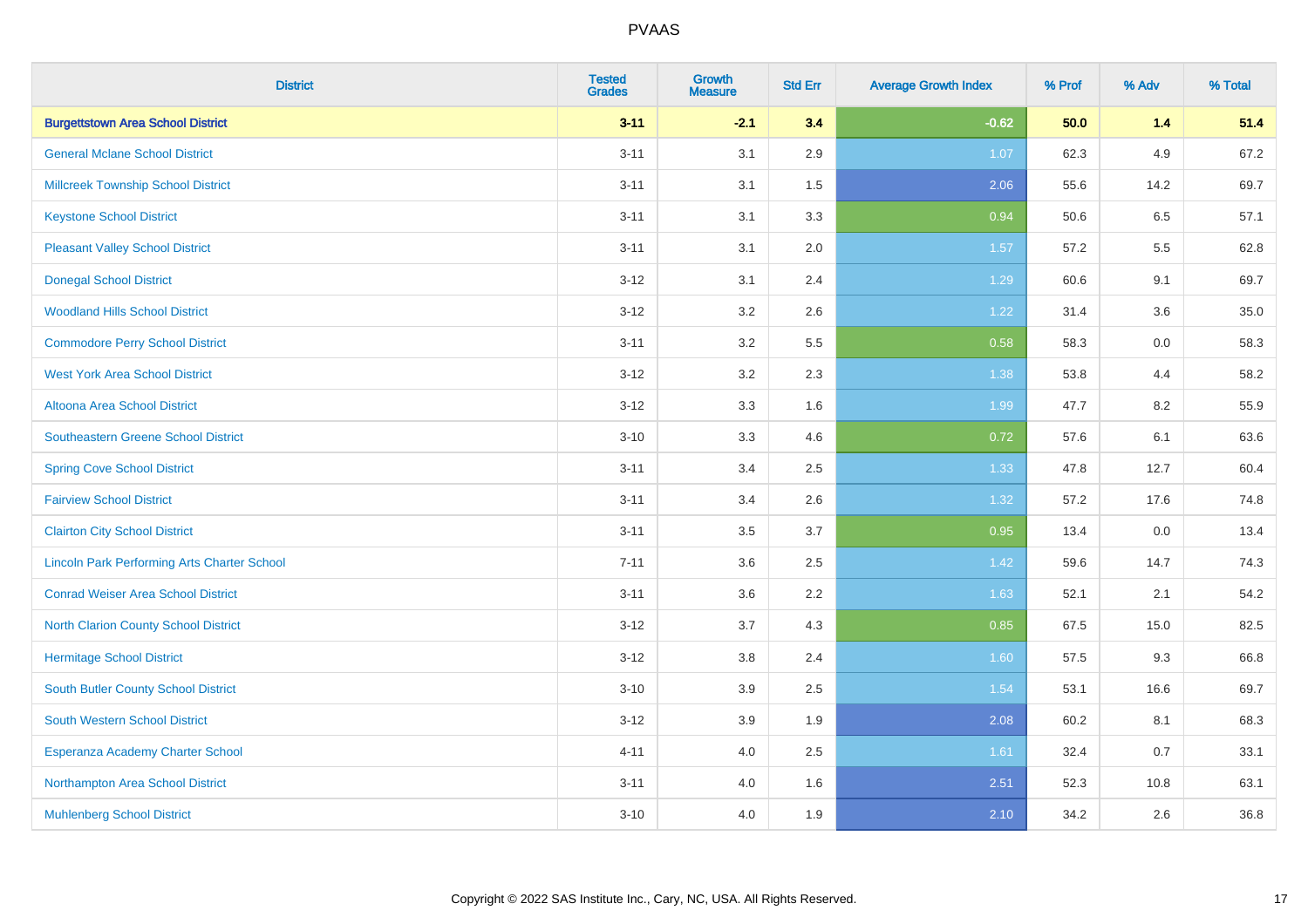| <b>District</b>                                 | <b>Tested</b><br><b>Grades</b> | <b>Growth</b><br><b>Measure</b> | <b>Std Err</b> | <b>Average Growth Index</b> | % Prof | % Adv | % Total |
|-------------------------------------------------|--------------------------------|---------------------------------|----------------|-----------------------------|--------|-------|---------|
| <b>Burgettstown Area School District</b>        | $3 - 11$                       | $-2.1$                          | 3.4            | $-0.62$                     | 50.0   | $1.4$ | 51.4    |
| <b>Towanda Area School District</b>             | $3 - 11$                       | 4.0                             | 2.8            | 1.44                        | 39.4   | 6.6   | 46.0    |
| <b>Berlin Brothersvalley School District</b>    | $3 - 11$                       | 4.0                             | 4.2            | 0.96                        | 48.8   | 14.0  | 62.8    |
| <b>Neshaminy School District</b>                | $3 - 11$                       | 4.0                             | 1.3            | 3.02                        | 58.7   | 9.5   | 68.2    |
| <b>West Allegheny School District</b>           | $3 - 12$                       | 4.0                             | 2.1            | 1.96                        | 63.1   | 15.7  | 78.8    |
| Mastery Charter School - Shoemaker Campus       | $7 - 10$                       | 4.1                             | 3.0            | 1.34                        | 20.9   | 3.3   | 24.2    |
| <b>Line Mountain School District</b>            | $3 - 11$                       | 4.1                             | 3.2            | 1.27                        | 52.9   | 9.2   | 62.1    |
| <b>Governor Mifflin School District</b>         | $3 - 11$                       | 4.1                             | 1.8            | 2.33                        | 42.5   | 7.2   | 49.7    |
| <b>East Penn School District</b>                | $3 - 11$                       | 4.1                             | 1.3            | 3.27                        | 55.8   | 11.5  | 67.3    |
| <b>Ligonier Valley School District</b>          | $3 - 11$                       | 4.2                             | 3.1            | 1.34                        | 59.1   | 10.3  | 69.5    |
| <b>Loyalsock Township School District</b>       | $3 - 12$                       | 4.2                             | 2.8            | 1.47                        | 54.3   | 2.1   | 56.4    |
| <b>Punxsutawney Area School District</b>        | $3 - 11$                       | 4.2                             | 2.9            | 1.45                        | 55.0   | 5.5   | 60.6    |
| Meyersdale Area School District                 | $3 - 11$                       | 4.2                             | 4.0            | 1.07                        | 43.1   | 6.9   | 50.0    |
| <b>Laurel Highlands School District</b>         | $3 - 11$                       | 4.3                             | 2.4            | 1.81                        | 44.9   | 9.6   | 54.5    |
| <b>Central Dauphin School District</b>          | $3 - 11$                       | 4.4                             | 1.3            | 3.32                        | 53.3   | 7.4   | 60.7    |
| Leechburg Area School District                  | $3 - 11$                       | 4.4                             | 4.0            | 1.09                        | 47.8   | 19.6  | 67.4    |
| <b>Port Allegany School District</b>            | $3 - 11$                       | 4.4                             | 3.6            | 1.21                        | 28.1   | 9.4   | 37.5    |
| <b>Pottsville Area School District</b>          | $3 - 12$                       | 4.4                             | 2.3            | 1.94                        | 44.8   | 5.4   | 50.2    |
| <b>MaST Community Charter School II</b>         | $3 - 10$                       | 4.4                             | 3.2            | 1.37                        | 28.4   | 3.4   | 31.8    |
| <b>Burrell School District</b>                  | $3 - 11$                       | 4.5                             | 3.1            | 1.48                        | 58.5   | 13.8  | 72.3    |
| <b>Eastern Lancaster County School District</b> | $3-12$                         | 4.5                             | 2.2            | 2.09                        | 46.3   | 11.4  | 57.6    |
| <b>Harmony Area School District</b>             | $3 - 10$                       | 4.5                             | 6.3            | 0.72                        | 33.3   | 13.3  | 46.7    |
| <b>Hempfield Area School District</b>           | $3 - 12$                       | 4.6                             | 1.6            | 2.86                        | 53.5   | 20.1  | 73.6    |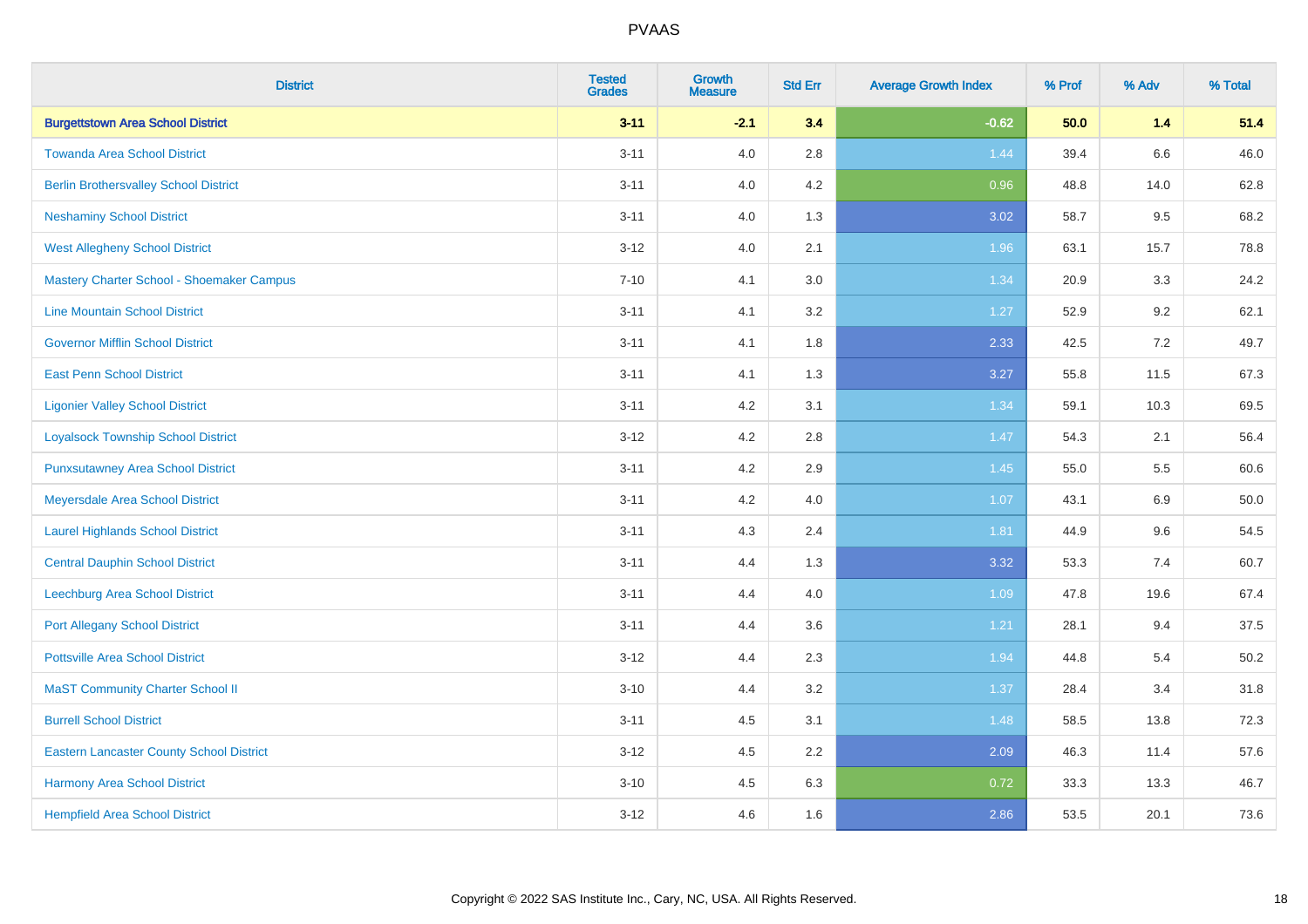| <b>District</b>                             | <b>Tested</b><br><b>Grades</b> | <b>Growth</b><br><b>Measure</b> | <b>Std Err</b> | <b>Average Growth Index</b> | % Prof | % Adv   | % Total |
|---------------------------------------------|--------------------------------|---------------------------------|----------------|-----------------------------|--------|---------|---------|
| <b>Burgettstown Area School District</b>    | $3 - 11$                       | $-2.1$                          | 3.4            | $-0.62$                     | 50.0   | 1.4     | 51.4    |
| Pennsylvania Leadership Charter School      | $3 - 11$                       | 4.6                             | 2.2            | 2.13                        | 55.4   | 11.2    | 66.7    |
| <b>Warrior Run School District</b>          | $3 - 11$                       | 4.6                             | 3.0            | 1.51                        | 40.9   | 8.1     | 49.0    |
| <b>New Brighton Area School District</b>    | $3 - 11$                       | 4.6                             | 3.1            | 1.47                        | 60.9   | 5.8     | 66.7    |
| <b>KIPP Dubois Charter School</b>           | $9 - 10$                       | 4.7                             | 3.3            | 1.40                        | 31.0   | 1.4     | 32.4    |
| <b>Blackhawk School District</b>            | $3 - 11$                       | 4.7                             | 2.3            | 2.01                        | 55.8   | $8.8\,$ | 64.6    |
| <b>Halifax Area School District</b>         | $3 - 11$                       | 4.7                             | 3.9            | 1.22                        | 61.5   | 9.6     | 71.2    |
| <b>Beaver Area School District</b>          | $3 - 10$                       | 4.7                             | 2.4            | 1.94                        | 57.4   | 16.8    | 74.2    |
| Urban Pathways 6-12 Charter School          | $6 - 11$                       | 4.8                             | 6.4            | 0.75                        | 28.6   | 0.0     | 28.6    |
| <b>Kennett Consolidated School District</b> | $3 - 11$                       | 4.8                             | 1.8            | 2.61                        | 52.5   | 10.7    | 63.2    |
| Morrisville Borough School District         | $3 - 11$                       | 4.8                             | 4.3            | $1.10$                      | 30.2   | 2.3     | 32.6    |
| <b>Central Valley School District</b>       | $3 - 10$                       | 4.8                             | 2.4            | 1.98                        | 56.9   | 9.0     | 65.9    |
| <b>Sharon City School District</b>          | $3 - 11$                       | 4.9                             | 2.6            | 1.87                        | 48.2   | 5.3     | 53.4    |
| <b>Everett Area School District</b>         | $3 - 11$                       | 5.0                             | 3.4            | 1.47                        | 60.5   | 1.3     | 61.8    |
| <b>West Shore School District</b>           | $3 - 12$                       | 5.0                             | 1.4            | 3.59                        | 54.2   | 9.4     | 63.6    |
| <b>Peters Township School District</b>      | $3 - 11$                       | 5.0                             | 1.8            | 2.76                        | 59.8   | 26.1    | 85.9    |
| <b>Hampton Township School District</b>     | $3 - 11$                       | 5.1                             | 2.2            | 2.35                        | 54.0   | 28.2    | 82.2    |
| <b>Grove City Area School District</b>      | $3 - 12$                       | 5.1                             | 2.4            | 2.09                        | 36.4   | 16.5    | 52.8    |
| <b>Warwick School District</b>              | $3 - 11$                       | 5.2                             | 1.9            | 2.76                        | 46.4   | 17.0    | 63.3    |
| <b>Hanover Public School District</b>       | $3 - 11$                       | 5.2                             | 2.8            | 1.83                        | 52.2   | 14.4    | 66.7    |
| <b>Parkland School District</b>             | $3 - 11$                       | 5.3                             | 1.2            | 4.30                        | 58.0   | 22.3    | 80.4    |
| <b>Allentown City School District</b>       | $3 - 12$                       | 5.3                             | 1.4            | 3.88                        | 25.3   | 2.7     | 28.0    |
| <b>New Foundations Charter School</b>       | $3 - 11$                       | 5.4                             | 2.2            | 2.41                        | 47.2   | 2.5     | 49.8    |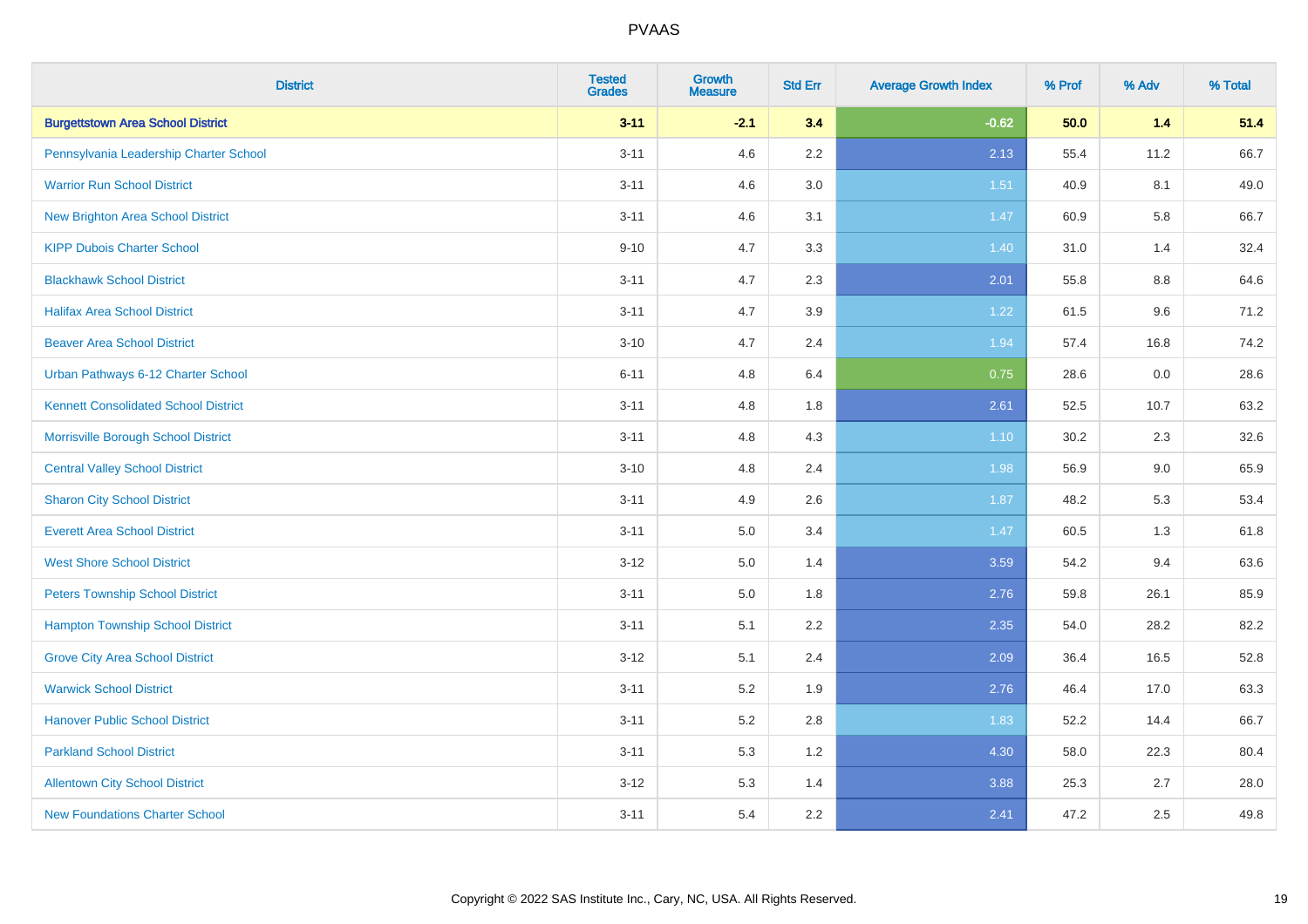| <b>District</b>                                  | <b>Tested</b><br><b>Grades</b> | <b>Growth</b><br><b>Measure</b> | <b>Std Err</b> | <b>Average Growth Index</b> | % Prof | % Adv | % Total |
|--------------------------------------------------|--------------------------------|---------------------------------|----------------|-----------------------------|--------|-------|---------|
| <b>Burgettstown Area School District</b>         | $3 - 11$                       | $-2.1$                          | 3.4            | $-0.62$                     | 50.0   | $1.4$ | 51.4    |
| <b>Keystone Oaks School District</b>             | $3 - 11$                       | 5.5                             | 2.6            | 2.07                        | 53.2   | 12.1  | 65.4    |
| <b>Stroudsburg Area School District</b>          | $3 - 11$                       | 5.5                             | 1.9            | 2.88                        | 48.1   | 4.2   | 52.3    |
| Lehigh Career & Technical Institute              | $10 - 12$                      | 5.6                             | 5.6            | 0.99                        | 78.3   | 0.0   | 78.3    |
| Palmyra Area School District                     | $3 - 11$                       | 5.6                             | 1.9            | 2.96                        | 56.4   | 15.6  | 72.0    |
| <b>Western Wayne School District</b>             | $3 - 11$                       | 5.6                             | 2.9            | 1.93                        | 41.3   | 17.4  | 58.7    |
| <b>Spring Grove Area School District</b>         | $3 - 11$                       | 5.6                             | 2.1            | 2.68                        | 55.1   | 15.0  | 70.1    |
| <b>Ephrata Area School District</b>              | $3 - 11$                       | 5.6                             | 1.8            | 3.12                        | 54.7   | 9.5   | 64.2    |
| <b>Mastery Charter School - Pickett Campus</b>   | $6 - 10$                       | 5.6                             | 5.7            | 1.00                        | 27.8   | 0.0   | 27.8    |
| <b>Bethel Park School District</b>               | $3 - 11$                       | 5.6                             | 1.8            | 3.18                        | 65.3   | 18.6  | 83.9    |
| <b>Mars Area School District</b>                 | $3 - 10$                       | 5.7                             | 2.1            | 2.75                        | 57.9   | 18.2  | 76.1    |
| <b>Bentworth School District</b>                 | $3 - 11$                       | 5.7                             | 3.2            | 1.75                        | 44.2   | 19.5  | 63.6    |
| <b>Penncrest School District</b>                 | $3 - 11$                       | 5.7                             | 2.2            | 2.57                        | 47.2   | 7.1   | 54.3    |
| Daniel Boone Area School District                | $3 - 12$                       | 5.7                             | 2.0            | 2.88                        | 51.0   | 11.5  | 62.6    |
| <b>Tidioute Community Charter School</b>         | $3 - 11$                       | 5.7                             | 5.1            | 1.11                        | 34.4   | 21.9  | 56.2    |
| 21st Century Cyber Charter School                | $6 - 12$                       | 5.7                             | 2.3            | 2.50                        | 56.7   | 8.3   | 65.0    |
| Capital Area School for the Arts Charter School  | $9 - 11$                       | 5.8                             | 4.1            | 1.39                        | 59.3   | 18.6  | 78.0    |
| Community Academy Of Philadelphia Charter School | $3 - 11$                       | 5.8                             | 2.7            | 2.12                        | 26.7   | 0.9   | 27.6    |
| <b>Agora Cyber Charter School</b>                | $3 - 11$                       | 5.8                             | 2.6            | 2.28                        | 42.8   | 6.6   | 49.4    |
| <b>Collegium Charter School</b>                  | $3 - 10$                       | 5.9                             | 2.5            | 2.33                        | 38.1   | 7.9   | 46.0    |
| <b>Mechanicsburg Area School District</b>        | $3 - 11$                       | 5.9                             | 1.8            | 3.29                        | 57.2   | 13.7  | 70.9    |
| Northeastern York School District                | $3 - 11$                       | 5.9                             | 2.0            | 3.03                        | 51.1   | 16.6  | 67.6    |
| <b>Uniontown Area School District</b>            | $3 - 11$                       | 6.0                             | 3.2            | 1.87                        | 62.4   | 5.9   | 68.2    |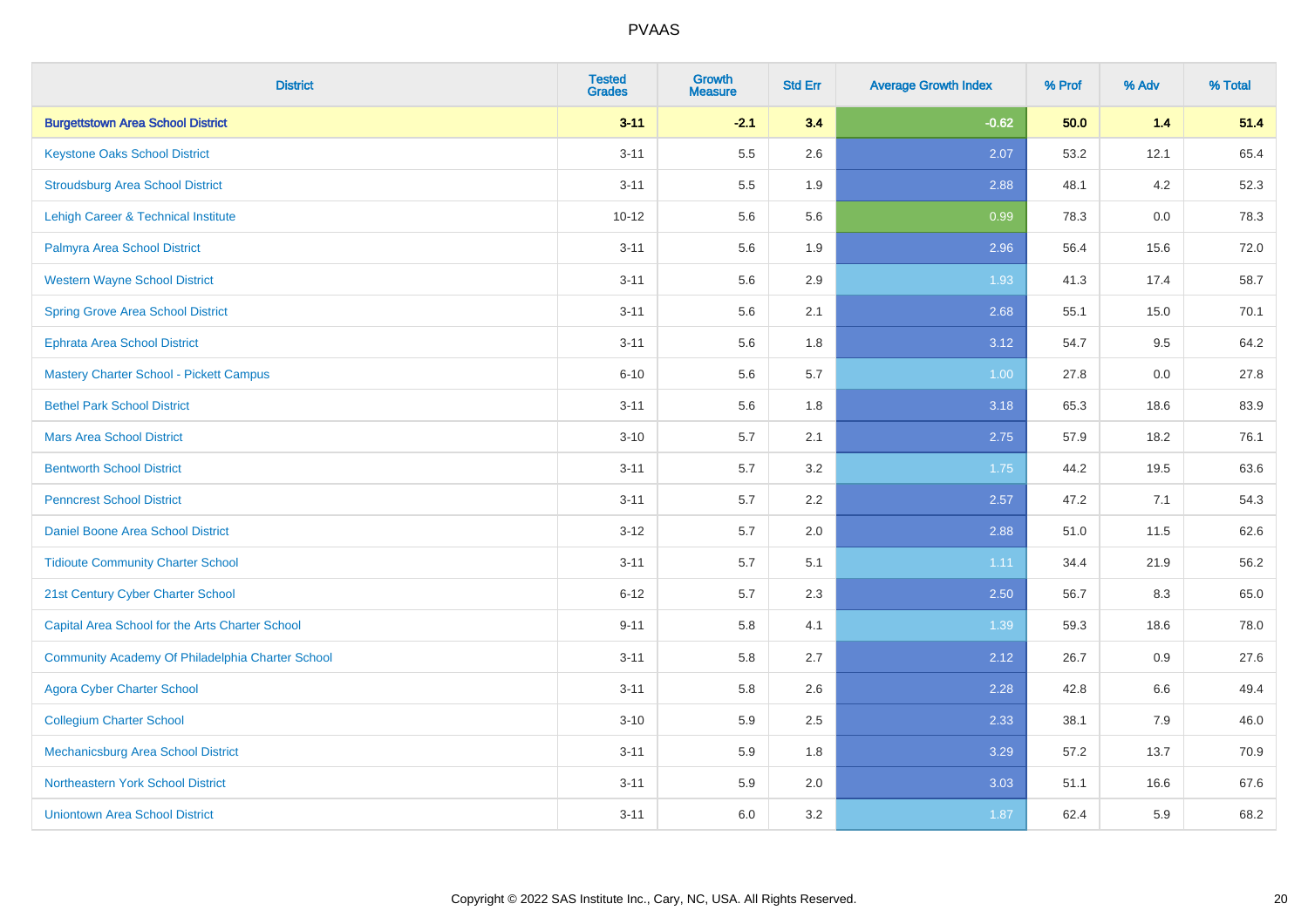| <b>District</b>                               | <b>Tested</b><br><b>Grades</b> | <b>Growth</b><br><b>Measure</b> | <b>Std Err</b> | <b>Average Growth Index</b> | % Prof | % Adv | % Total |
|-----------------------------------------------|--------------------------------|---------------------------------|----------------|-----------------------------|--------|-------|---------|
| <b>Burgettstown Area School District</b>      | $3 - 11$                       | $-2.1$                          | 3.4            | $-0.62$                     | 50.0   | $1.4$ | 51.4    |
| Hollidaysburg Area School District            | $3 - 11$                       | 6.0                             | 2.1            | 2.88                        | 57.1   | 12.3  | 69.4    |
| <b>Wilson Area School District</b>            | $3 - 11$                       | 6.0                             | 2.6            | 2.30                        | 48.7   | 8.5   | 57.2    |
| <b>Spring-Ford Area School District</b>       | $3 - 11$                       | 6.0                             | 1.3            | 4.46                        | 60.8   | 16.5  | 77.4    |
| <b>Dover Area School District</b>             | $3 - 12$                       | 6.0                             | 2.1            | 2.94                        | 52.2   | 6.0   | 58.2    |
| <b>Connellsville Area School District</b>     | $3 - 11$                       | 6.1                             | 2.0            | 3.05                        | 45.4   | 7.8   | 53.2    |
| <b>Whitehall-Coplay School District</b>       | $3 - 11$                       | 6.1                             | 1.8            | 3.45                        | 49.3   | 7.4   | 56.6    |
| <b>Millersburg Area School District</b>       | $3 - 11$                       | 6.2                             | 3.8            | 1.63                        | 51.8   | 7.4   | 59.3    |
| <b>Northgate School District</b>              | $3 - 11$                       | 6.3                             | 3.6            | 1.73                        | 53.3   | 16.7  | 70.0    |
| <b>Salisbury Township School District</b>     | $3 - 11$                       | 6.3                             | 3.6            | 1.77                        | 46.2   | 6.6   | 52.8    |
| <b>Belle Vernon Area School District</b>      | $3 - 11$                       | 6.5                             | 2.6            | 2.44                        | 55.6   | 11.1  | 66.7    |
| <b>Steel Valley School District</b>           | $3 - 11$                       | 6.5                             | 3.4            | 1.89                        | 50.7   | 5.6   | 56.3    |
| <b>Wattsburg Area School District</b>         | $3 - 11$                       | 6.5                             | 2.7            | 2.43                        | 42.7   | 7.6   | 50.3    |
| <b>Sto-Rox School District</b>                | $3 - 10$                       | 6.6                             | 3.7            | 1.80                        | 13.4   | 0.0   | 13.4    |
| <b>Franklin Area School District</b>          | $3 - 11$                       | 6.6                             | 2.8            | 2.34                        | 48.2   | 4.5   | 52.7    |
| <b>Richland School District</b>               | $3 - 11$                       | 6.7                             | 2.9            | 2.33                        | 62.2   | 19.2  | 81.4    |
| Pocono Mountain School District               | $3-12$                         | 6.8                             | 1.5            | 4.62                        | 45.8   | 5.0   | 50.7    |
| <b>Upper Darby School District</b>            | $3 - 12$                       | 6.9                             | 1.5            | 4.62                        | 45.0   | 6.7   | 51.7    |
| <b>Brookville Area School District</b>        | $3 - 11$                       | 6.9                             | 3.0            | 2.30                        | 55.2   | 15.6  | 70.8    |
| <b>Shanksville-Stonycreek School District</b> | $3 - 10$                       | 7.0                             | 5.9            | 1.20                        | 64.7   | 17.6  | 82.4    |
| <b>Esperanza Cyber Charter School</b>         | $3 - 11$                       | 7.1                             | 6.1            | 1.16                        | 9.1    | 0.0   | 9.1     |
| <b>Centennial School District</b>             | $3 - 10$                       | 7.1                             | 1.7            | 4.29                        | 50.1   | 8.7   | 58.9    |
| <b>Carlynton School District</b>              | $3 - 11$                       | 7.3                             | 3.3            | 2.22                        | 41.0   | 10.5  | 51.6    |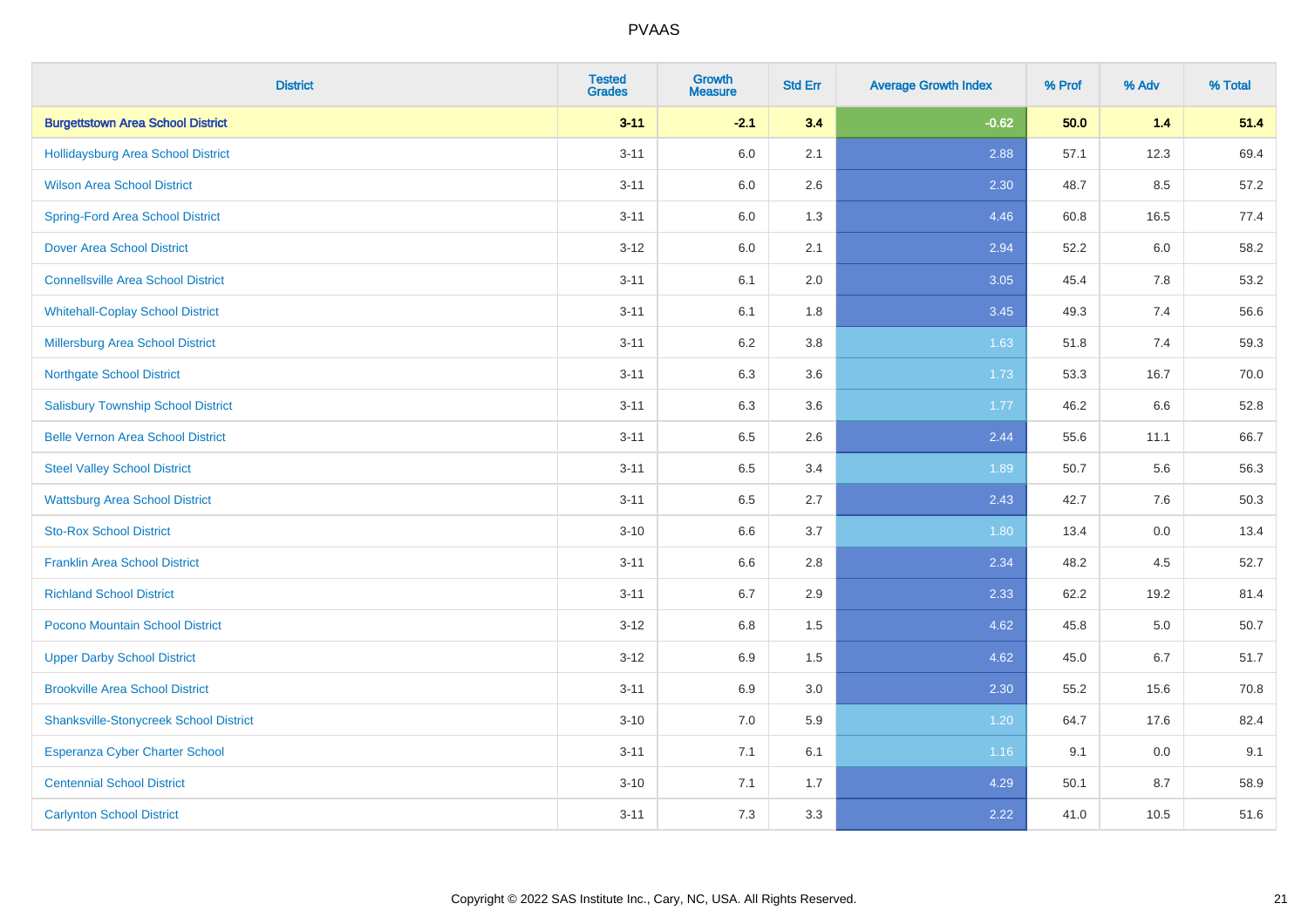| <b>District</b>                                        | <b>Tested</b><br><b>Grades</b> | <b>Growth</b><br><b>Measure</b> | <b>Std Err</b> | <b>Average Growth Index</b> | % Prof | % Adv | % Total |
|--------------------------------------------------------|--------------------------------|---------------------------------|----------------|-----------------------------|--------|-------|---------|
| <b>Burgettstown Area School District</b>               | $3 - 11$                       | $-2.1$                          | 3.4            | $-0.62$                     | 50.0   | $1.4$ | 51.4    |
| Lehigh Valley Charter High School For The Arts         | $9 - 10$                       | $7.3$                           | 2.6            | 2.82                        | 62.3   | 18.2  | 80.5    |
| <b>Carbondale Area School District</b>                 | $3 - 10$                       | 7.4                             | 3.3            | 2.25                        | 56.6   | 2.6   | 59.2    |
| Wilmington Area School District                        | $3 - 11$                       | $7.5\,$                         | 3.0            | 2.48                        | 55.1   | 5.1   | 60.2    |
| Philadelphia City School District                      | $3 - 12$                       | 7.5                             | 0.6            | 12.64                       | 38.4   | 7.0   | 45.4    |
| <b>New Hope-Solebury School District</b>               | $3 - 11$                       | 7.5                             | 2.9            | 2.57                        | 68.2   | 22.7  | 90.9    |
| <b>Coudersport Area School District</b>                | $3 - 11$                       | 7.7                             | 3.7            | 2.06                        | 55.7   | 8.2   | 63.9    |
| Saint Marys Area School District                       | $3 - 11$                       | 7.8                             | 2.6            | 3.04                        | 57.0   | 8.2   | 65.2    |
| Allegheny-Clarion Valley School District               | $3 - 10$                       | 7.8                             | 4.7            | 1.65                        | 53.3   | 3.3   | 56.7    |
| <b>Wayne Highlands School District</b>                 | $3 - 11$                       | 7.8                             | 2.4            | 3.23                        | 52.3   | 13.1  | 65.4    |
| <b>Haverford Township School District</b>              | $3 - 11$                       | 8.0                             | 1.5            | 5.27                        | 53.0   | 25.5  | 78.6    |
| <b>Blacklick Valley School District</b>                | $3 - 11$                       | 8.0                             | 4.3            | 1.85                        | 34.1   | 0.0   | 34.1    |
| <b>Reach Cyber Charter School</b>                      | $3 - 11$                       | 8.1                             | 4.7            | 1.72                        | 42.4   | 4.6   | 47.0    |
| <b>Bethlehem-Center School District</b>                | $3 - 10$                       | 8.1                             | 3.3            | 2.46                        | 35.1   | 1.4   | 36.5    |
| <b>Moon Area School District</b>                       | $3 - 11$                       | 8.2                             | 1.9            | 4.25                        | 58.7   | 18.5  | 77.2    |
| <b>Monessen City School District</b>                   | $3 - 10$                       | 8.3                             | 4.5            | 1.85                        | 42.9   | 2.9   | 45.7    |
| Selinsgrove Area School District                       | $3 - 12$                       | 8.3                             | 2.3            | 3.54                        | 56.8   | 10.0  | 66.8    |
| Renaissance Academy Charter School                     | $3 - 11$                       | 8.3                             | 3.3            | 2.54                        | 45.6   | 22.8  | 68.4    |
| <b>William Penn School District</b>                    | $3 - 12$                       | 8.3                             | 2.1            | 3.99                        | 35.6   | 3.0   | 38.7    |
| <b>Cornwall-Lebanon School District</b>                | $3 - 11$                       | 8.3                             | 1.6            | 5.08                        | 47.2   | 8.4   | 55.6    |
| <b>Chester Charter Scholars Academy Charter School</b> | $3 - 12$                       | 8.4                             | 4.1            | 2.03                        | 23.4   | 0.0   | 23.4    |
| <b>Oswayo Valley School District</b>                   | $3 - 12$                       | 8.5                             | 5.0            | 1.68                        | 50.0   | 16.7  | 66.7    |
| <b>Allegheny Valley School District</b>                | $3 - 11$                       | 8.5                             | 3.9            | 2.17                        | 53.1   | 12.2  | 65.3    |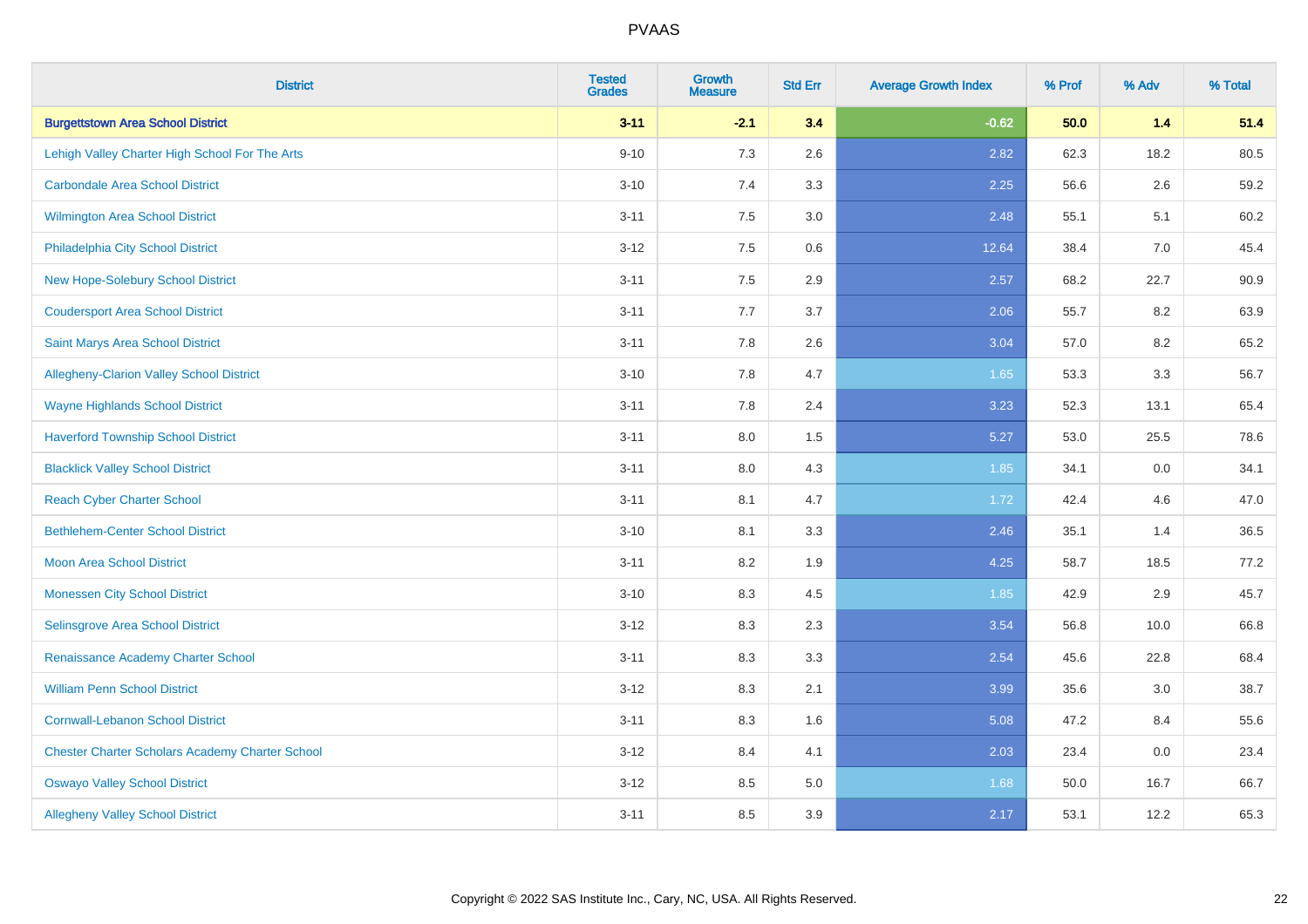| <b>District</b>                                    | <b>Tested</b><br><b>Grades</b> | <b>Growth</b><br><b>Measure</b> | <b>Std Err</b> | <b>Average Growth Index</b> | % Prof | % Adv | % Total |
|----------------------------------------------------|--------------------------------|---------------------------------|----------------|-----------------------------|--------|-------|---------|
| <b>Burgettstown Area School District</b>           | $3 - 11$                       | $-2.1$                          | 3.4            | $-0.62$                     | 50.0   | $1.4$ | 51.4    |
| Eastern Lebanon County School District             | $3 - 11$                       | 8.6                             | 2.2            | 3.84                        | 48.8   | 11.4  | 60.3    |
| <b>Conestoga Valley School District</b>            | $3 - 11$                       | 8.7                             | 1.8            | 4.69                        | 60.3   | 13.5  | 73.8    |
| <b>Wyalusing Area School District</b>              | $3-12$                         | 8.8                             | 3.3            | 2.68                        | 54.6   | 11.7  | 66.2    |
| <b>Wilson School District</b>                      | $3 - 12$                       | 8.8                             | 1.5            | 5.96                        | 52.6   | 14.6  | 67.2    |
| <b>Council Rock School District</b>                | $3 - 11$                       | 8.9                             | 1.2            | 7.65                        | 62.8   | 16.6  | 79.4    |
| <b>Hamburg Area School District</b>                | $3 - 11$                       | 8.9                             | 2.5            | 3.63                        | 43.5   | 8.2   | 51.7    |
| <b>Mckeesport Area School District</b>             | $3 - 12$                       | 9.0                             | 2.4            | 3.72                        | 31.0   | 4.5   | 35.5    |
| <b>Avon Grove Charter School</b>                   | $3 - 11$                       | 9.0                             | 2.9            | 3.13                        | 58.8   | 16.7  | 75.5    |
| <b>York Academy Regional Charter School</b>        | $3 - 11$                       | 9.0                             | 5.0            | 1.79                        | 55.2   | 0.0   | 55.2    |
| Ambridge Area School District                      | $3 - 12$                       | 9.1                             | 2.6            | 3.46                        | 50.4   | 10.7  | 61.1    |
| <b>Mifflin County School District</b>              | $3 - 11$                       | 9.1                             | 1.7            | 5.49                        | 47.1   | 6.7   | 53.8    |
| Octorara Area School District                      | $3 - 11$                       | 9.1                             | 2.4            | 3.82                        | 52.1   | 8.5   | 60.6    |
| <b>North Penn School District</b>                  | $3 - 11$                       | 9.1                             | 1.1            | 8.36                        | 55.8   | 17.0  | 72.8    |
| <b>Commonwealth Charter Academy Charter School</b> | $3 - 10$                       | 9.1                             | 1.9            | 4.90                        | 47.2   | 9.1   | 56.3    |
| <b>Cranberry Area School District</b>              | $3 - 12$                       | 9.2                             | 3.0            | 3.04                        | 47.5   | 10.2  | 57.6    |
| Pen Argyl Area School District                     | $3 - 12$                       | 9.2                             | 2.7            | 3.46                        | 50.0   | 12.6  | 62.6    |
| Pennsylvania Distance Learning Charter School      | $3 - 12$                       | 9.3                             | 4.2            | 2.22                        | 42.2   | 3.1   | 45.3    |
| <b>Bethlehem Area School District</b>              | $3 - 11$                       | 9.3                             | 1.1            | 8.15                        | 44.7   | 12.0  | 56.7    |
| <b>Tech Freire Charter School</b>                  | $9 - 11$                       | 9.3                             | 2.9            | 3.26                        | 18.0   | 1.1   | 19.1    |
| <b>Shippensburg Area School District</b>           | $3 - 11$                       | 9.3                             | 1.9            | 4.84                        | 53.1   | 10.2  | 63.3    |
| <b>Multicultural Academy Charter School</b>        | $9 - 11$                       | 9.5                             | 3.5            | 2.69                        | 22.0   | 0.0   | 22.0    |
| <b>Hazleton Area School District</b>               | $3 - 11$                       | 9.6                             | 1.4            | 6.77                        | 45.0   | 7.8   | 52.9    |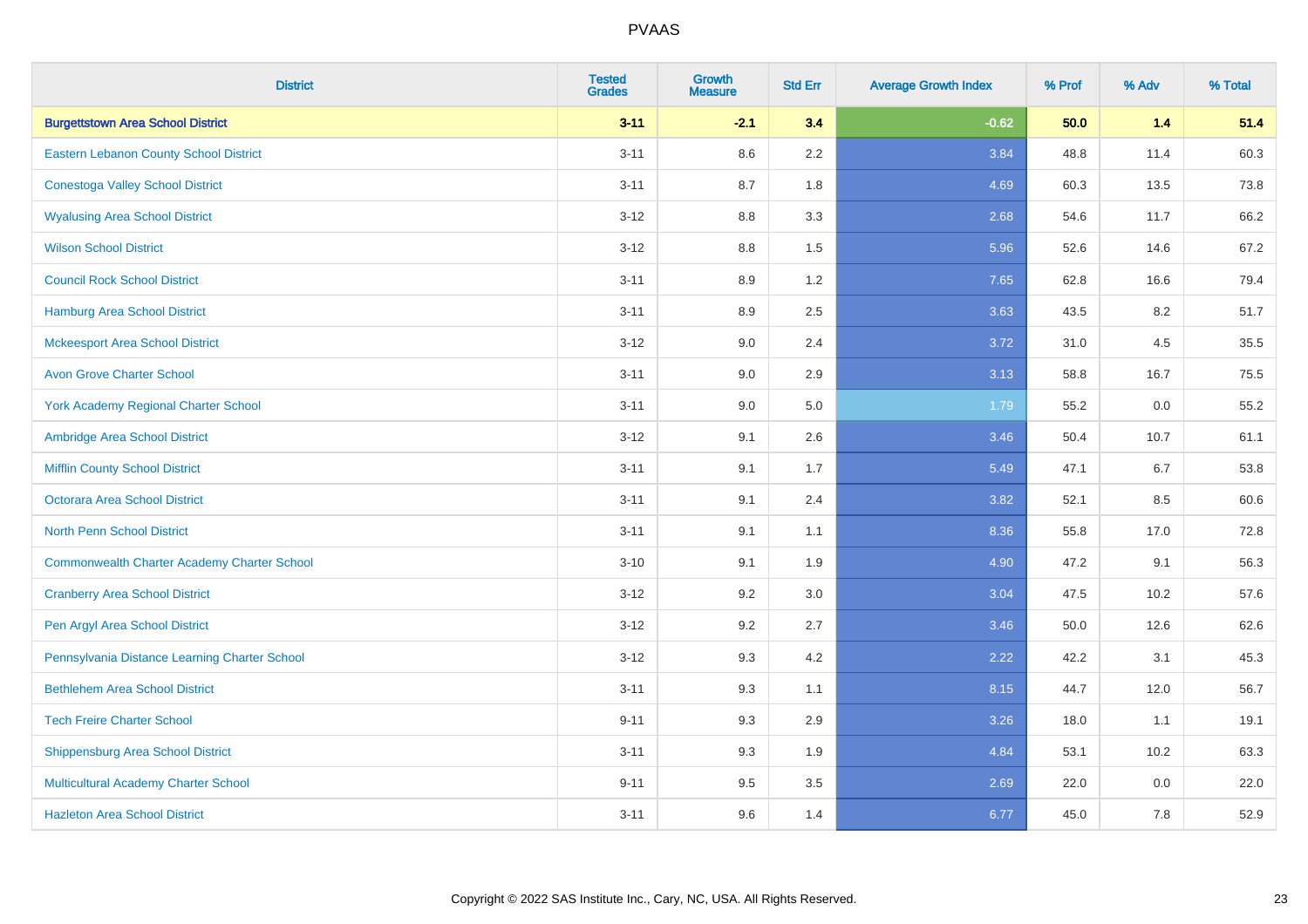| <b>District</b>                                | <b>Tested</b><br><b>Grades</b> | <b>Growth</b><br><b>Measure</b> | <b>Std Err</b> | <b>Average Growth Index</b> | % Prof | % Adv | % Total |
|------------------------------------------------|--------------------------------|---------------------------------|----------------|-----------------------------|--------|-------|---------|
| <b>Burgettstown Area School District</b>       | $3 - 11$                       | $-2.1$                          | 3.4            | $-0.62$                     | 50.0   | $1.4$ | 51.4    |
| <b>Eastern York School District</b>            | $3 - 11$                       | 9.6                             | 2.6            | 3.71                        | 56.3   | 12.6  | 68.9    |
| <b>Freeport Area School District</b>           | $3 - 10$                       | 9.7                             | 2.5            | 3.91                        | 57.5   | 17.8  | 75.3    |
| <b>Homer-Center School District</b>            | $3 - 11$                       | 9.7                             | 3.6            | 2.70                        | 45.1   | 17.2  | 62.3    |
| <b>Shenandoah Valley School District</b>       | $3 - 11$                       | 9.7                             | 3.9            | 2.49                        | 28.3   | 5.0   | 33.3    |
| Fox Chapel Area School District                | $3 - 11$                       | 9.8                             | 1.8            | 5.36                        | 56.6   | 28.6  | 85.2    |
| <b>Northern Cambria School District</b>        | $3 - 11$                       | 10.0                            | 3.3            | 3.04                        | 47.4   | 5.1   | 52.6    |
| <b>Avon Grove School District</b>              | $3 - 10$                       | 10.0                            | 1.6            | 6.26                        | 56.3   | 18.6  | 74.9    |
| <b>Ridley School District</b>                  | $3 - 12$                       | 10.0                            | 1.6            | 6.10                        | 45.6   | 8.2   | 53.8    |
| <b>Reading School District</b>                 | $3 - 11$                       | 10.1                            | 1.4            | 7.25                        | 24.7   | 2.4   | 27.2    |
| <b>York Suburban School District</b>           | $3 - 11$                       | 10.1                            | 2.1            | 4.91                        | 53.5   | 27.8  | 81.3    |
| Dr Robert Ketterer Charter School Inc          | $6 - 12$                       | 10.1                            | 5.0            | 2.04                        | 14.9   | 0.4   | 15.3    |
| <b>Clarion Area School District</b>            | $3 - 11$                       | 10.3                            | 4.1            | 2.51                        | 45.4   | 14.6  | 60.0    |
| <b>Midd-West School District</b>               | $3 - 11$                       | 10.3                            | 2.7            | 3.80                        | 58.0   | 13.4  | 71.4    |
| <b>Cocalico School District</b>                | $3 - 11$                       | 10.6                            | 2.0            | 5.18                        | 50.8   | 14.1  | 64.8    |
| <b>Montgomery Area School District</b>         | $3 - 11$                       | 10.7                            | 3.6            | 2.96                        | 48.7   | 12.4  | 61.1    |
| Lake-Lehman School District                    | $3 - 11$                       | 10.8                            | 2.7            | 3.93                        | 55.3   | 7.9   | 63.2    |
| <b>Montoursville Area School District</b>      | $3 - 12$                       | 10.8                            | 2.5            | 4.24                        | 44.6   | 20.1  | 64.8    |
| <b>Garnet Valley School District</b>           | $3 - 10$                       | 10.9                            | 1.7            | 6.53                        | 67.1   | 19.0  | 86.1    |
| <b>Sayre Area School District</b>              | $3 - 11$                       | 11.2                            | 3.5            | 3.20                        | 52.2   | 7.5   | 59.7    |
| <b>Greater Nanticoke Area School District</b>  | $3-12$                         | 11.2                            | 2.8            | 4.01                        | 38.0   | 12.4  | 50.4    |
| <b>Littlestown Area School District</b>        | $3 - 11$                       | 11.4                            | 2.5            | 4.62                        | 55.2   | 10.4  | 65.6    |
| <b>Mastery Charter School - Hardy Williams</b> | $3 - 11$                       | 11.4                            | 3.4            | 3.33                        | 44.3   | 5.7   | 50.0    |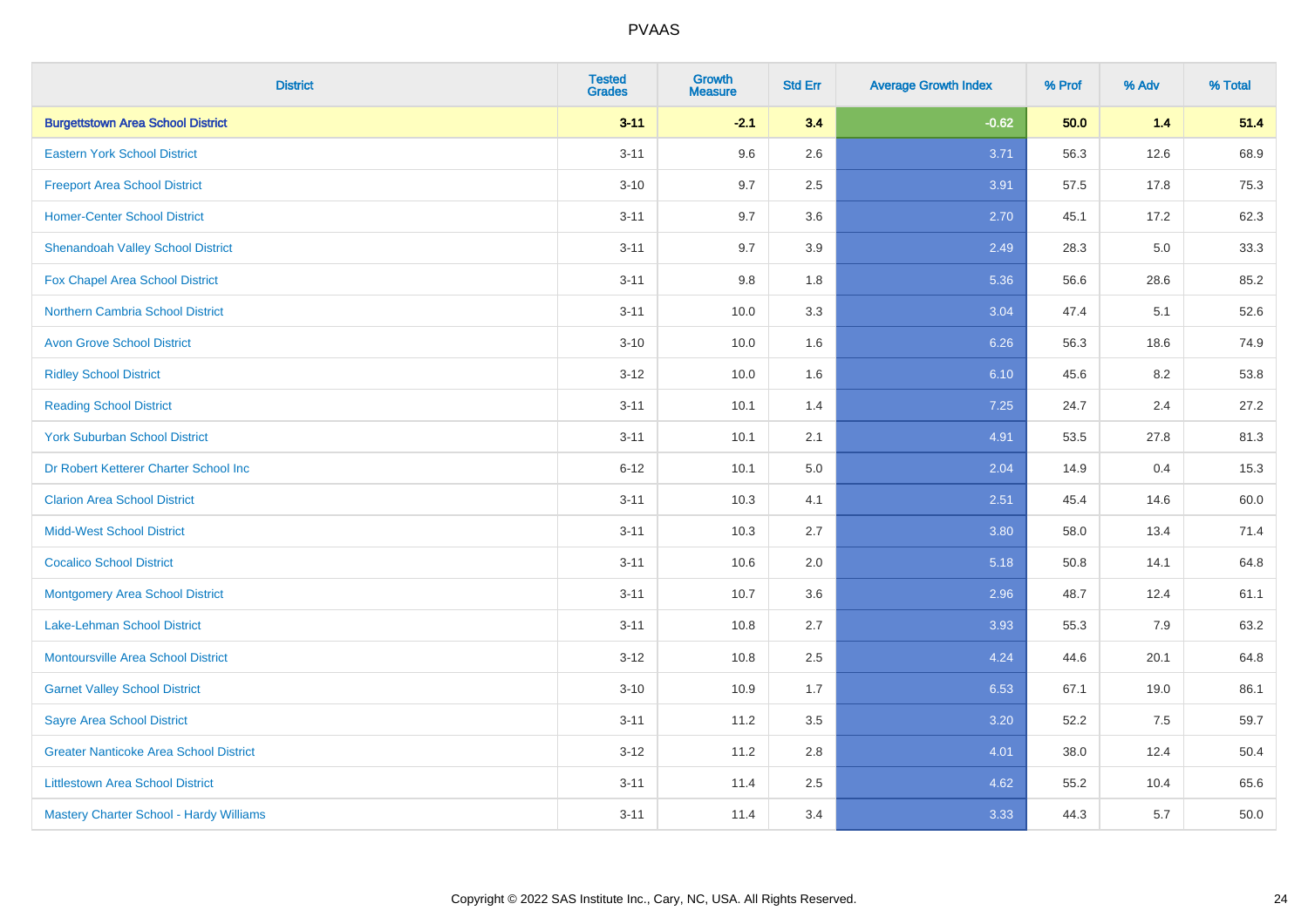| <b>District</b>                          | <b>Tested</b><br><b>Grades</b> | <b>Growth</b><br><b>Measure</b> | <b>Std Err</b> | <b>Average Growth Index</b> | % Prof | % Adv | % Total |
|------------------------------------------|--------------------------------|---------------------------------|----------------|-----------------------------|--------|-------|---------|
| <b>Burgettstown Area School District</b> | $3 - 11$                       | $-2.1$                          | 3.4            | $-0.62$                     | 50.0   | $1.4$ | 51.4    |
| <b>Pine-Richland School District</b>     | $3 - 11$                       | 11.5                            | 1.8            | 6.31                        | 60.6   | 24.4  | 85.0    |
| Pennsylvania Cyber Charter School        | $3 - 11$                       | 11.6                            | 1.5            | 7.54                        | 46.3   | 5.0   | 51.3    |
| <b>Pennsbury School District</b>         | $3 - 11$                       | 11.7                            | 1.5            | 7.90                        | 60.1   | 21.3  | 81.3    |
| <b>Fort Leboeuf School District</b>      | $3 - 11$                       | 11.7                            | 2.5            | 4.73                        | 48.5   | 21.1  | 69.6    |
| Pennsylvania Virtual Charter School      | $3 - 11$                       | 11.8                            | 3.5            | 3.37                        | 56.5   | 11.1  | 67.6    |
| Downingtown Area School District         | $3 - 11$                       | 12.1                            | 1.1            | 10.67                       | 60.0   | 23.5  | 83.6    |
| <b>Fleetwood Area School District</b>    | $3 - 10$                       | 12.2                            | 2.2            | 5.68                        | 53.5   | 11.6  | 65.2    |
| <b>Central York School District</b>      | $3 - 12$                       | 12.3                            | 1.7            | 7.20                        | 55.5   | 11.5  | 67.0    |
| <b>Souderton Area School District</b>    | $3 - 11$                       | 12.4                            | 1.5            | 8.28                        | 61.7   | 15.2  | 76.9    |
| <b>School Lane Charter School</b>        | $3 - 11$                       | 12.4                            | 3.6            | 3.43                        | 59.1   | 9.8   | 68.9    |
| <b>Jenkintown School District</b>        | $3 - 11$                       | 12.5                            | 4.4            | 2.84                        | 54.6   | 29.6  | 84.1    |
| <b>Wissahickon School District</b>       | $3 - 10$                       | 12.5                            | 1.8            | 6.85                        | 58.3   | 22.4  | 80.7    |
| <b>West Perry School District</b>        | $3 - 11$                       | 12.5                            | 2.5            | 4.99                        | 56.6   | 8.4   | 65.0    |
| <b>Delaware Valley School District</b>   | $3 - 11$                       | 12.6                            | 1.8            | 6.93                        | 55.2   | 16.2  | 71.4    |
| <b>West Chester Area School District</b> | $3 - 11$                       | 12.6                            | 1.2            | 10.38                       | 66.8   | 20.2  | 87.0    |
| <b>Derry Township School District</b>    | $3 - 10$                       | 12.8                            | 2.0            | 6.39                        | 54.8   | 25.8  | 80.6    |
| <b>Iroquois School District</b>          | $3 - 11$                       | 13.1                            | 3.0            | 4.35                        | 48.2   | 7.8   | 56.0    |
| <b>Derry Area School District</b>        | $3 - 11$                       | 13.2                            | 2.8            | 4.69                        | 60.0   | 12.5  | 72.5    |
| People For People Charter School         | $3 - 12$                       | 13.3                            | 5.5            | 2.43                        | 13.5   | 0.0   | 13.5    |
| <b>Penn-Trafford School District</b>     | $3 - 11$                       | 13.4                            | 1.7            | 7.87                        | 62.3   | 21.9  | 84.2    |
| <b>Abington Heights School District</b>  | $3 - 11$                       | 13.5                            | 2.2            | 6.27                        | 58.3   | 16.2  | 74.5    |
| <b>Jamestown Area School District</b>    | $3 - 11$                       | 13.5                            | 4.2            | 3.19                        | 64.4   | 13.3  | 77.8    |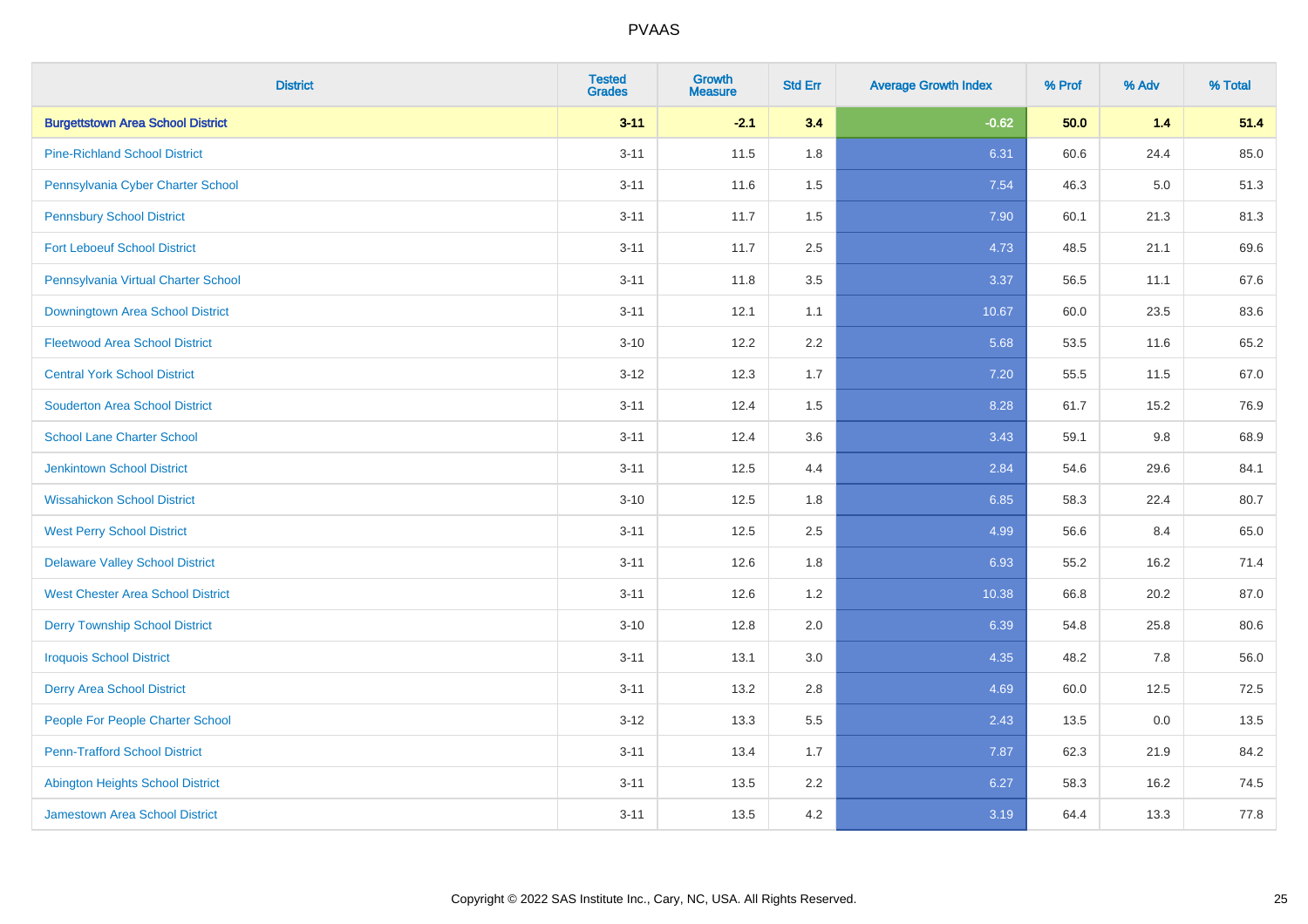| <b>District</b>                                  | <b>Tested</b><br><b>Grades</b> | <b>Growth</b><br><b>Measure</b> | <b>Std Err</b> | <b>Average Growth Index</b> | % Prof | % Adv   | % Total |
|--------------------------------------------------|--------------------------------|---------------------------------|----------------|-----------------------------|--------|---------|---------|
| <b>Burgettstown Area School District</b>         | $3 - 11$                       | $-2.1$                          | 3.4            | $-0.62$                     | 50.0   | $1.4$   | 51.4    |
| <b>Dallastown Area School District</b>           | $3 - 11$                       | 13.5                            | 1.5            | 8.84                        | 56.0   | 17.9    | 73.8    |
| <b>City CHS</b>                                  | $10 - 11$                      | 13.6                            | 2.7            | 5.12                        | 45.8   | 3.0     | 48.8    |
| <b>Springfield School District</b>               | $3 - 11$                       | 13.8                            | 1.7            | 7.99                        | 60.9   | 21.5    | 82.4    |
| Penns Valley Area School District                | $3 - 12$                       | 14.0                            | 2.9            | 4.80                        | 41.9   | 23.1    | 65.0    |
| <b>Colonial School District</b>                  | $3 - 11$                       | 14.0                            | 1.7            | 8.21                        | 60.2   | 19.6    | 79.8    |
| <b>Lincoln Leadership Academy Charter School</b> | $3 - 12$                       | 14.2                            | 6.4            | 2.22                        | 23.5   | $0.0\,$ | 23.5    |
| <b>Southern York County School District</b>      | $3 - 11$                       | 14.2                            | 2.1            | 6.91                        | 55.1   | 18.1    | 73.1    |
| <b>Saucon Valley School District</b>             | $3 - 11$                       | 14.7                            | 2.5            | 5.98                        | 48.7   | 20.2    | 69.0    |
| <b>Great Valley School District</b>              | $3 - 11$                       | 15.0                            | 1.9            | 7.98                        | 50.0   | 35.0    | 85.0    |
| <b>Upper Merion Area School District</b>         | $3 - 11$                       | 15.3                            | 2.0            | 7.62                        | 59.3   | 19.3    | 78.6    |
| <b>Upper Dublin School District</b>              | $3 - 12$                       | 15.4                            | 1.8            | 8.53                        | 60.8   | 24.8    | 85.6    |
| Northern York County School District             | $3 - 11$                       | 15.6                            | 2.0            | 7.98                        | 57.4   | 11.5    | 68.8    |
| <b>Greenwood School District</b>                 | $3 - 11$                       | 15.9                            | 3.9            | 4.11                        | 50.0   | 25.0    | 75.0    |
| <b>Belmont Charter School</b>                    | $3 - 10$                       | 16.0                            | 6.5            | 2.45                        | 64.3   | 0.0     | 64.3    |
| Northern Bedford County School District          | $3 - 11$                       | 16.5                            | 3.6            | 4.58                        | 51.7   | 20.0    | 71.7    |
| <b>Deer Lakes School District</b>                | $3 - 11$                       | 17.0                            | 2.7            | 6.32                        | 61.5   | 16.4    | 77.9    |
| <b>Unionville-Chadds Ford School District</b>    | $3 - 11$                       | 17.1                            | 3.1            | 5.51                        | 68.1   | 13.2    | 81.3    |
| <b>North Allegheny School District</b>           | $3 - 11$                       | 17.4                            | 1.3            | 13.52                       | 59.5   | 28.1    | 87.6    |
| <b>Norwin School District</b>                    | $3 - 11$                       | 18.0                            | 1.7            | 10.37                       | 58.5   | 27.0    | 85.4    |
| <b>Valley View School District</b>               | $3 - 11$                       | 18.1                            | 2.4            | 7.42                        | 53.7   | 14.7    | 68.4    |
| <b>Cumberland Valley School District</b>         | $3 - 12$                       | 18.5                            | 1.3            | 14.64                       | 60.7   | 23.4    | 84.1    |
| <b>Upper Saint Clair School District</b>         | $3 - 11$                       | 18.5                            | 1.7            | 10.65                       | 61.8   | 30.1    | 91.9    |